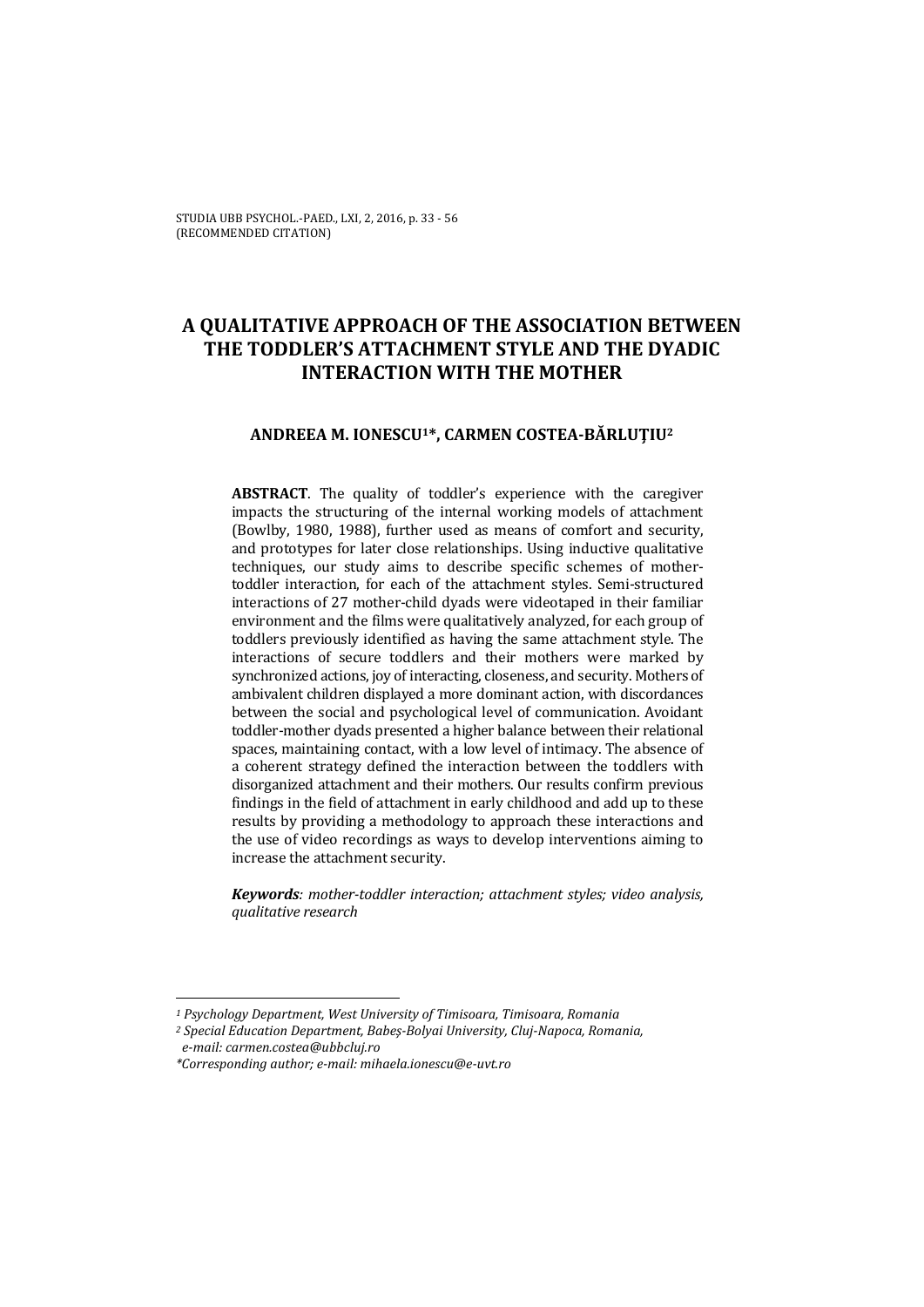**ZUSAMMENFASSUNG**. Die Qualität der Interaktion von Kleinkindern mit ihren Bezugspersonen wirkt auf die Strukturierung der inneren Arbeitsmodelle (Bowlby, 1980, 1988) ein. Diese Arbeitsmodelle werden als Mittel in der Suche nach Trost und Sicherheit und als Prototypen für spätere enge Beziehungen benutzt. Unsere Studie nimmt sich vor, Mutter-Kleinkind-Interaktionen für jeden Bindungstyp durch induktive qualitative Techniken zu beschreiben. Dazu wurden die halbstrukturierten Interaktionen von 27 Mutter-Kind Zweiergruppen in ihrem gewohnten Umgebung auf Video aufgezeichnet. Danach wurden die Aufnahmen für jede Gruppe von Kleinkindern, die zuvor die gleiche Bindungsart aufgewiesen hatten, einer qualitativen Analyse unterzogen. Die Interaktionen zwischen sicher gebundenen Kindern und ihren Müttern sind von synchronisierten Handlungen, Freude an Interaktion, Nähe und Sicherheit geprägt. Die Mütter von ambivalent gebundenen Kindern zeigen sich dominanter in ihren Handlungen, wobei auch Widesprüche zwischen der sozialen und psychologischen Kommunikationsebene zu beobachten sind. Das Gleichgewicht zwischen den Bindungsräumen von vermeidenden Kindern und ihren Müttern war besser, sie halten Kontakt, jedoch mit kleinem Vertrautheitsgrad. Die Interaktion zwischen desorganisiert gebundenen Kleinkindern und ihren Müttern wies den Mangel an einer kohärenten Strategie vor. Unsere Ergebnisse bestätigen vorausgegangene Untersuchungen über frühkindliche Bindung und ergänzen diese durch die Erstellung einer Analysemethode dieser Interaktionen und durch die Verwendung von Videoaufnahmen als Entwicklungsmöglichkeit für Interventionen zur Verbesserung der Bindungssicherheit der Kinder.

*Schlüsselwörter: Mutter-Kleinkind-Interaktion; Bindungstypen; Videoanalyse;* qualitative Untersuchung

### **Introduction**

Early attachment and the characteristics of the interaction with the caregiver in early childhood are important indicators for interpersonal behavior, child's developmental progress and mental health later in life (Tryphonopoulos, Letourneau, & DiTomasso, 2014). The quality of early caregiving was linked to several mental health problems in adolescence and disrupted affective communication at 18 months of age was an important predictor for personality disorders and conduct symptoms at the age of 18 to 22 years (Lyons-Ruth, 2008), thus the importance of early identification of problematic features of the interaction between parent and child is underlined.

During the repeated experiences with the caregiver, the child develops internal representations of the attachment relationship, defined as working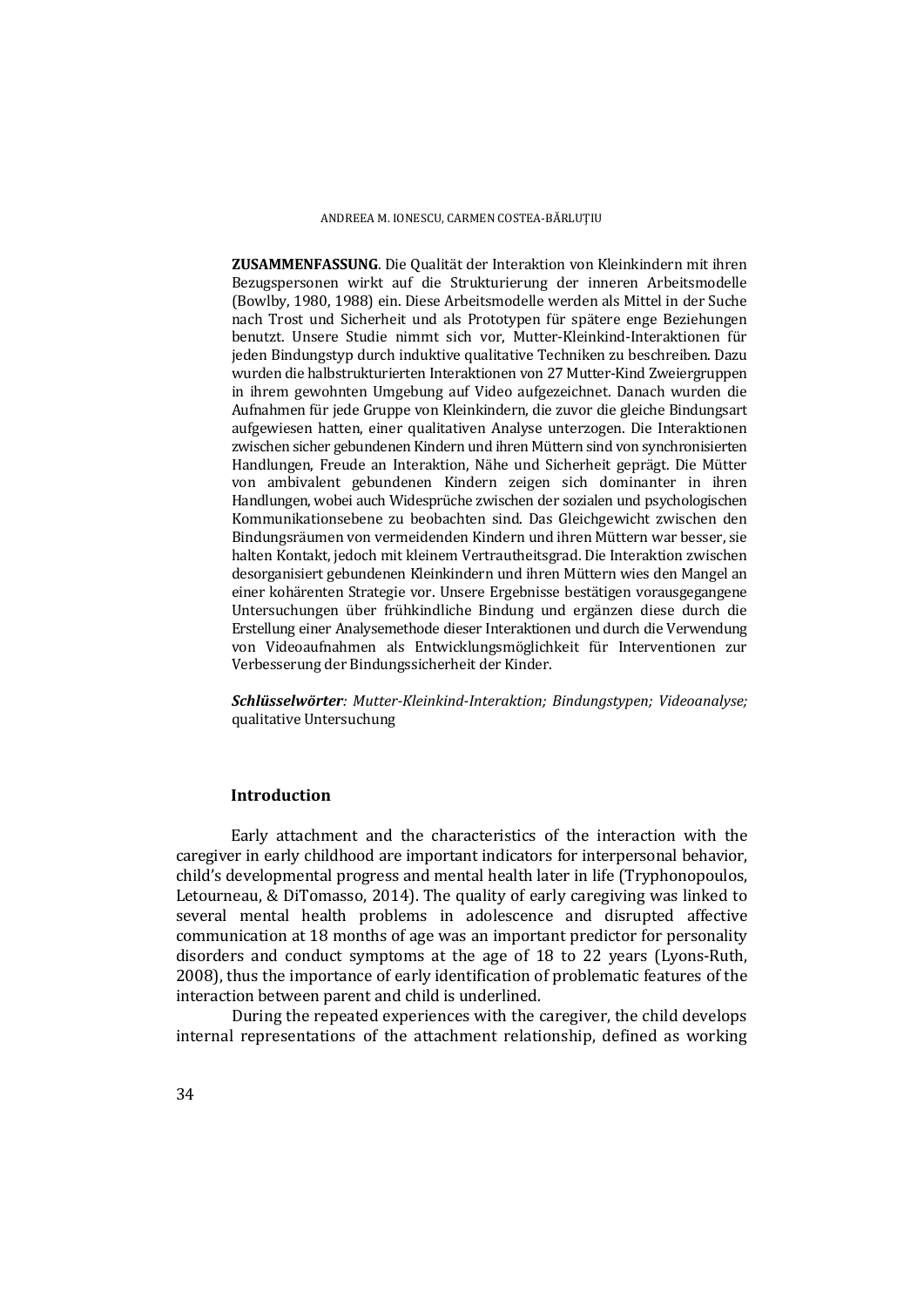models of attachment (Bowlby, 1980, 1988), structured within the various experiences and interactions (Ainsworth et al., 1978) and depending on their quality. These inner models will be further used as a source of comfort and security throughout the lifespan, but also as a prototype for the later close relationships of the individual (Schaffer, 2005; Snyder & Lopez, 2007), including the relationship that one establishes with one's own child (Madigan et al., 2015). In other words, attachment is a good predictor for the later development until adult age, with a high impact upon the representation of the self, the other, and the world, resulting in the level of psychological and relational health (Frey, Beesley, & Miller, 2006; Grossmann et al., 2002; Sroufe et al., 2005; Waters et al., 2000). Attachment security represents the basic trust in the attachment figure's availability and sensitivity in times of danger, distress, as well as in the capacity to offer protection, comfort, and appropriate response for the child (Ainsworth et al., 1978).

Attachment security cannot be measured directly and it can only be deduced by what is accessible and observable (Solomon & George, 1999). In this manner, by observing patterns of interaction and children's reactions through the Strange Situation laboratory procedure, Ainsworth (1970) described three attachment styles: secure (type B), insecure avoidant (type A), and insecure ambivalent/resistant (type C). A fourth category, the disorganized attachment style (type D), was later added by Main and Solomon (1986, 1990), for children who would not match one of the three above mentioned patterns.

Securely attached children display enjoyment in their interaction with the caregiver and also constantly use the caregiver as a secure base to explore the environment (Humber & Moss, 2005), they seek and accept comfort from caregivers (Johnson et al., 2010). Children with ambivalent attachment style do not show trust in the parent's availability, they show high distress when separated by their attachment figures and do not show decrease in their reactions when reunited with them. Also, the ambivalent child does not initiate exploration of the environment and seems to lack independence. The avoidant attachment style manifests as inability of the child to rely on the attachment figure, hostility, and indifference, rejection of the parent. The child with disorganized attachment style manifests confusion in the presence of the parent, anger and rejection alternating rapidly and unpredictably with attempts to please the parent (Andreassen & Fletcher, 2007), attempts of the child to control the parent, either by showing care or by punitive behaviors (Humber & Moss, 2005). These patterns of behavior and affect were also found in orphan children (Collins, 2008), but in these children disorganized attachment was more prevalent than in the general population. Disorganized attachment was linked to the child's experience of the parent as either frightening or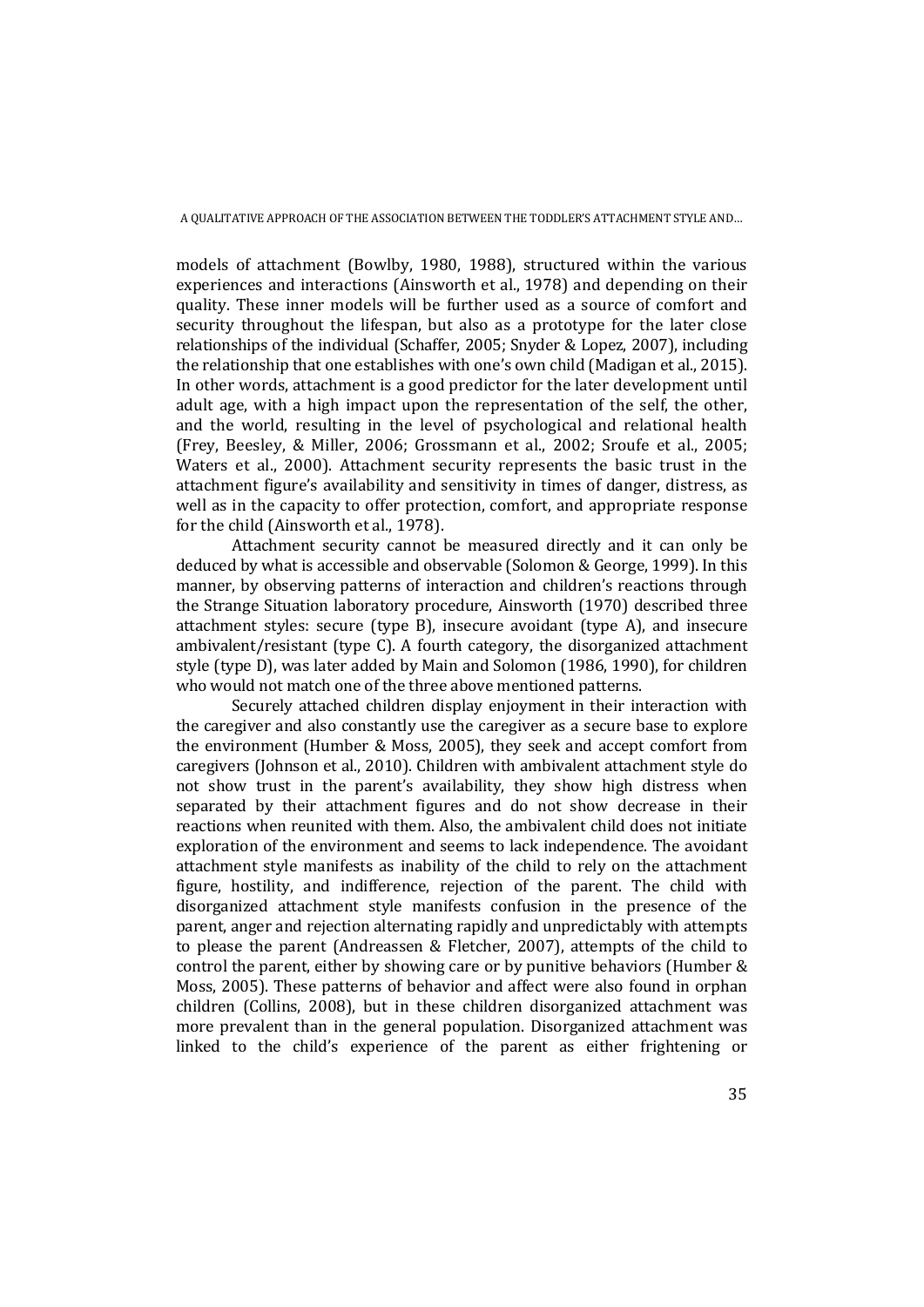nonresponsive to his signals of distress (Collins, 2008). These patterns of maternal behavior, linked to child's attachment, were identified in young children as well as preschoolers and school aged children (Humber & Moss, 2005).

One of the first questions when referring to attachment is related to the factors that favor the development of a secure base relationship, as opposed to an insecure one. If the initial research indicated mother's sensitivity and responsiveness (Ainsworth, 1973) as having a crucial impact on child's attachment security, later results related to main behaviors of the caregiver added new dimensions: mother's prompt responsivity to child's distress (Crockenberg, 1981; Del Carmen et al., 1993); moderate and well adapted stimulation (Feldstein et al., 1995); interactional synchrony (Isabella & Belsky, 1991; Isabella, Belsky, & von Eye, 1989; Leyendecker et al., 1997); involvement, warmth, and responsivity (Bates, Maslin, & Frankel, 1985; O'Connor, Sigman, & Kasasi, 1992), tendency to focus on and respond to child's cues as if they were reflections of the child's feelings (mind-mindedness, Meins, 2013), in attunement to the child's cues and the child's internal states. Van den Boom's study (1990) draws attention to the attentive maternal behavior to her child's exploration, as a prerequisite for the child's synchronization and security.

Children's insecure attachment was linked to other indicators in caregiver's interactive behaviors. Intrusive parental style, characterized by overly stimulative, highly controlling interactions, was related to children's ambivalent attachment (Madigan, Moran, & Pederson, 2006), while avoidant attachment is associated with caregiver's lack of responsivity and low level of involvement (Vondra, Shaw, & Kevinides, 1995).

More recent studies focus on identifying attachment insecurity predictors from describing mother-infant interaction patterns (Beebe et al., 2010), as the quality of early dialogue between caregiver and child was found to be even more predictive for mental health problems compared to attachment classification (Lyons-Ruth, 2008). A wide microanalysis of the interactional and communicational process was conducted for 84 motherinfant dyads, playing in laboratory settings, at 4 months and again at 12 months of age. Coding and systematizing observed behaviors led Beebe's team to find categories of information, regarding: attention orientation of the two actors, affect, touch, and spatial orientation.

A later paper of the same American psychiatrist (Beebe et al., 2012) describes her approach as based on dyadic systems, as an alternative to the long tradition of assessing maternal characteristics impact on child's attachment security. Bebee suggests examining individual contributions of both mother and child, within different patterns of dyadic interactions involved in attachment development (Beebe et al., 2012; Beebe & Steele, 2013). The focus of all author's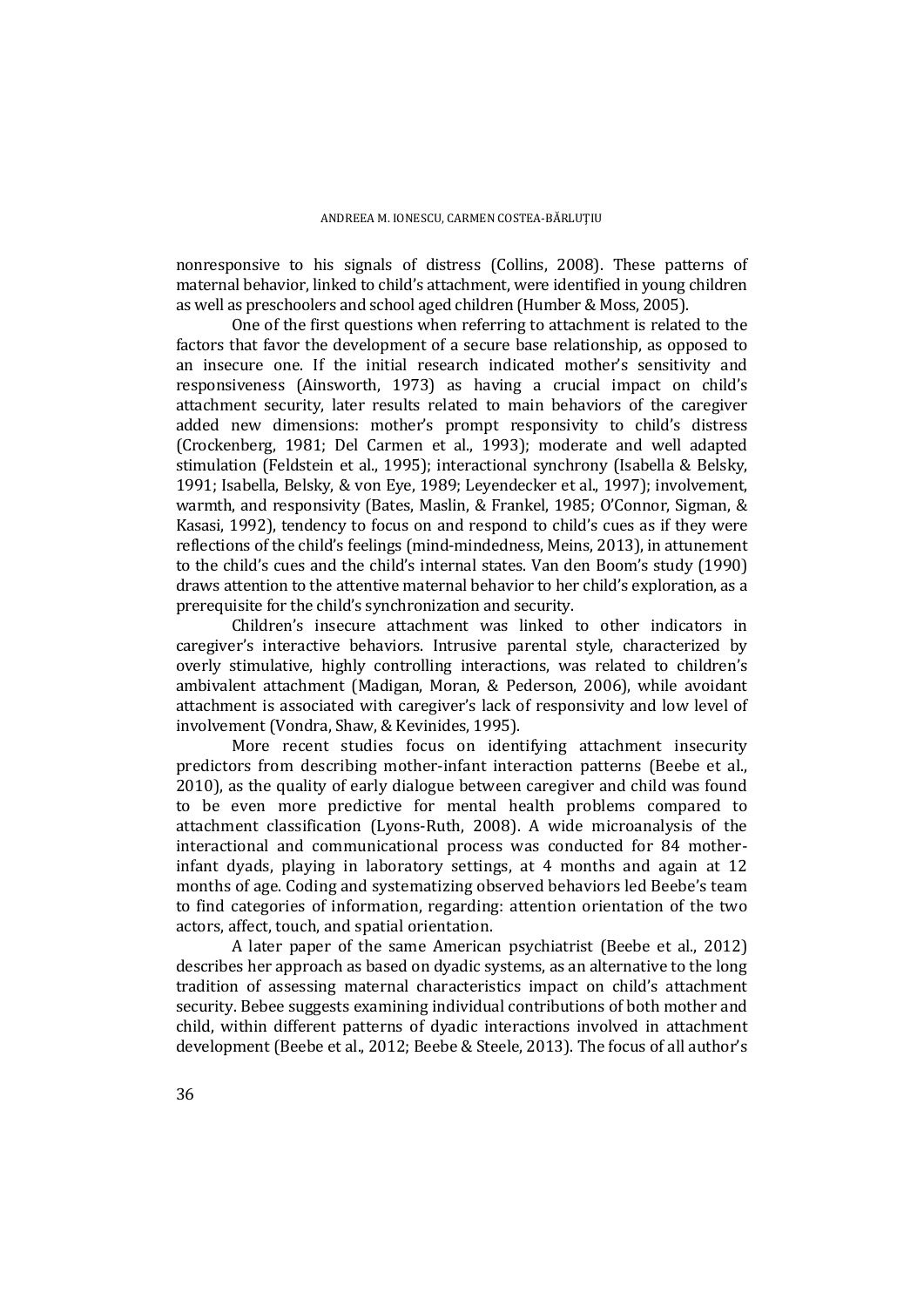work was bringing up to clinicians' attention the possibility of predicting attachment security at 12 months of age, with a high interest in the disorganized attachment style, from the dyad's interaction microanalysis at 4 months.

Based on previous research results, our rationale for the study was the need to further address the specific behavioral features of the mother-child interaction for each of the four attachment styles of the children, in order to enrich our knowledge of the differences and similarities of children's behaviors, maternal behaviors and synchronous behaviors within the four styles. This would be useful for both research in the field of attachment theory and for the practice focused on the development of interventions targeting the increase of attachment security in children.

### **Context and Purpose of the Study**

The current paper is derived from a more extended doctoral research on the intergenerational transmission of the attachment models and focuses on describing mother-child patterns of interaction observed in the dyads' natural environment (at home), associated with each of the four attachment styles of the children (secure, insecure ambivalent, insecure avoidant and disorganized).

The purpose for describing these patterns of interaction holds a theoretical and a practical side. On one hand we aim to contribute to the attachment literature, while on the other hand to provide an accessible base for developing specific guidelines for professionals, so they can identify the patterns of interaction in a home setting, compare them with those specific to the secure model and make the first steps in changing from an insecure to a secure relationship between caregivers and their children (Ionescu, 2013).

### **Method**

### *Sample*

A number of 27 mother-child dyads were involved in our study. They were selected from a larger sample used in the more extended research mentioned above, based on their willingness to participate in the videotaped interaction with their child. Therefore, we used a convenience selected sample in the further data analysis.

The age range of mothers participating in the study was 24 to 42 years (mean=32 years, SD=3.53), all of them from urban areas. In terms of level of education, most of the participants in our study were highly educated persons (holding university degree of higher) and only two of them had high school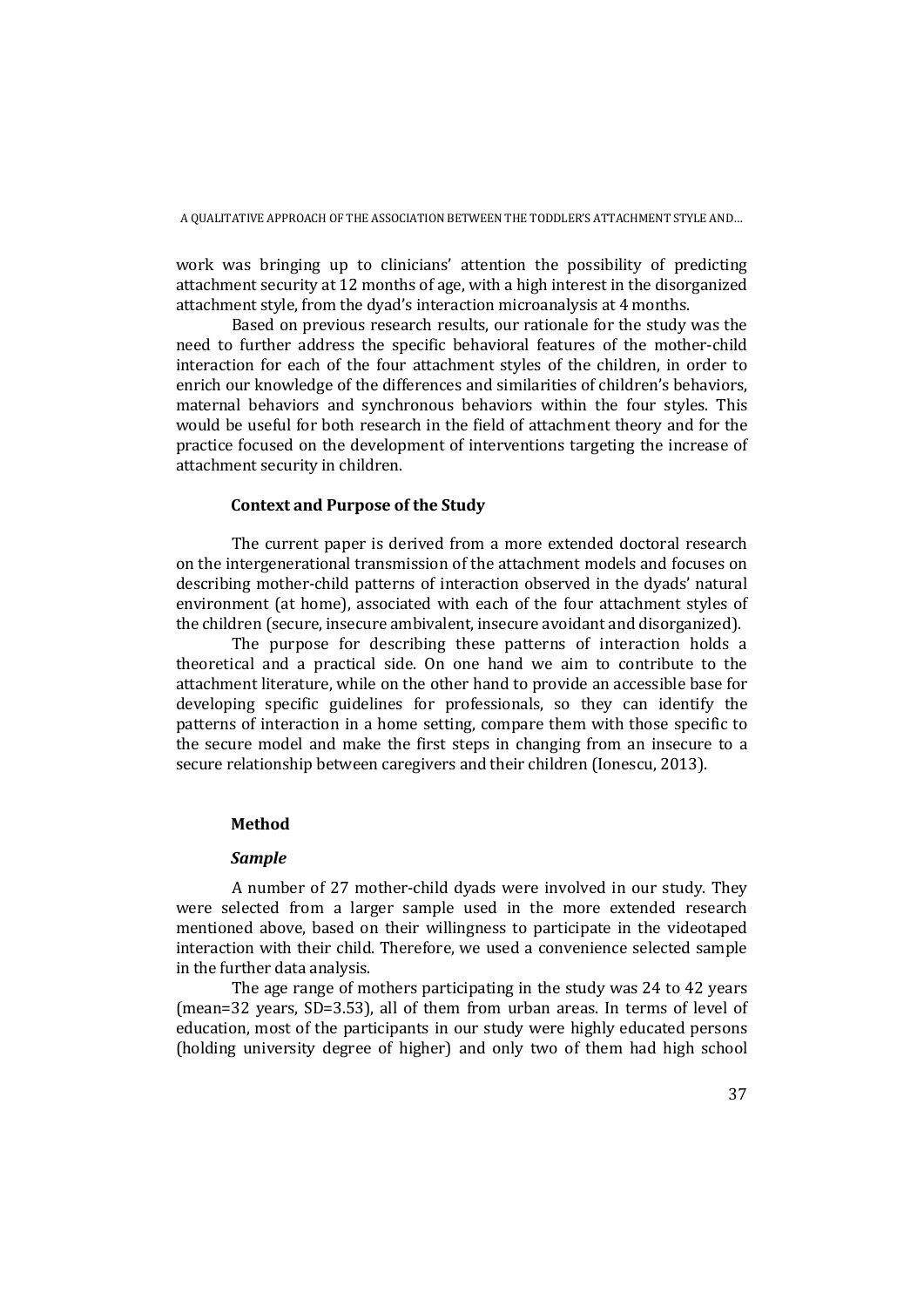education. With respect to their professional membership, the mothers belonged to the following professional domains: exact sciences (jobs like mathematicians, engineers, economists), education, literature and linguistics, social sciences (sociologists, psychologists, historians), law, medical professions (nurses, medical doctors) and a small number unqualified professions (workers), thus proving the sample belonging to the middle class in terms of level of income. All the participant women were married, and most of them (82,5%) had one child, while a smaller number (17.5% of the total) had two children.

Regarding the pregnancy preparation, 12 of the mothers took Lamaze childbirth classes (44.44% of the total number), three attended other childcare programs (11,11%), while the rest of them did not take any structured lessons. A percentage of 51,7% of the mothers were on maternal leave and 48,3% returned to work 5 to 21 months prior to the research period.

The children were aged between 14 to 35 months (mean age 22.15 months) and 40.74% of the total number were females.

#### **Measures**

#### *Child attachment style*

 The need to find a right assessment method for the attachment style in the first three years of life is important, given the crucial importance that this period has for child development (Bransford, Brown & Cocking, 2000). Research in neuroscience shows an accelerated brain development before this age, with a progressive decrease of its plasticity by the age of ten (Riley, 2003). Proper assessment supports the development of effective early interventions for optimizing the level of attachment security. Most of the studies in the field use Ainsworth's Strange Situation standardized laboratory procedure (Ainsworth et al., 1978) for assessing children's attachment with their mothers by analyzing the reactions they have during the eight different separation-reunion episodes. However, besides being time consuming, the procedure is stressful for both child and mother and several alternatives were developed for use in practice and research. One such relatively new alternative to the Strange Situation is the Attachment Q-Sort (AQS) (Waters & Deane, 1985, Andreassen & Fletcher, 2007), a technique less time consuming, simpler when analyzing data, yet holding the advantages of the mother-child interaction observation. Starting from this instrument and using data collected in more countries, a research team led by Kirkland and Bimler (Bimler & Kirkland, 2002; Kirkland et al., 2004) began in 1999 the development of a shorter and more accessible version of the AQS: Toddler Attachment Sort-45 (TAS-45). TAS-45 is a new observational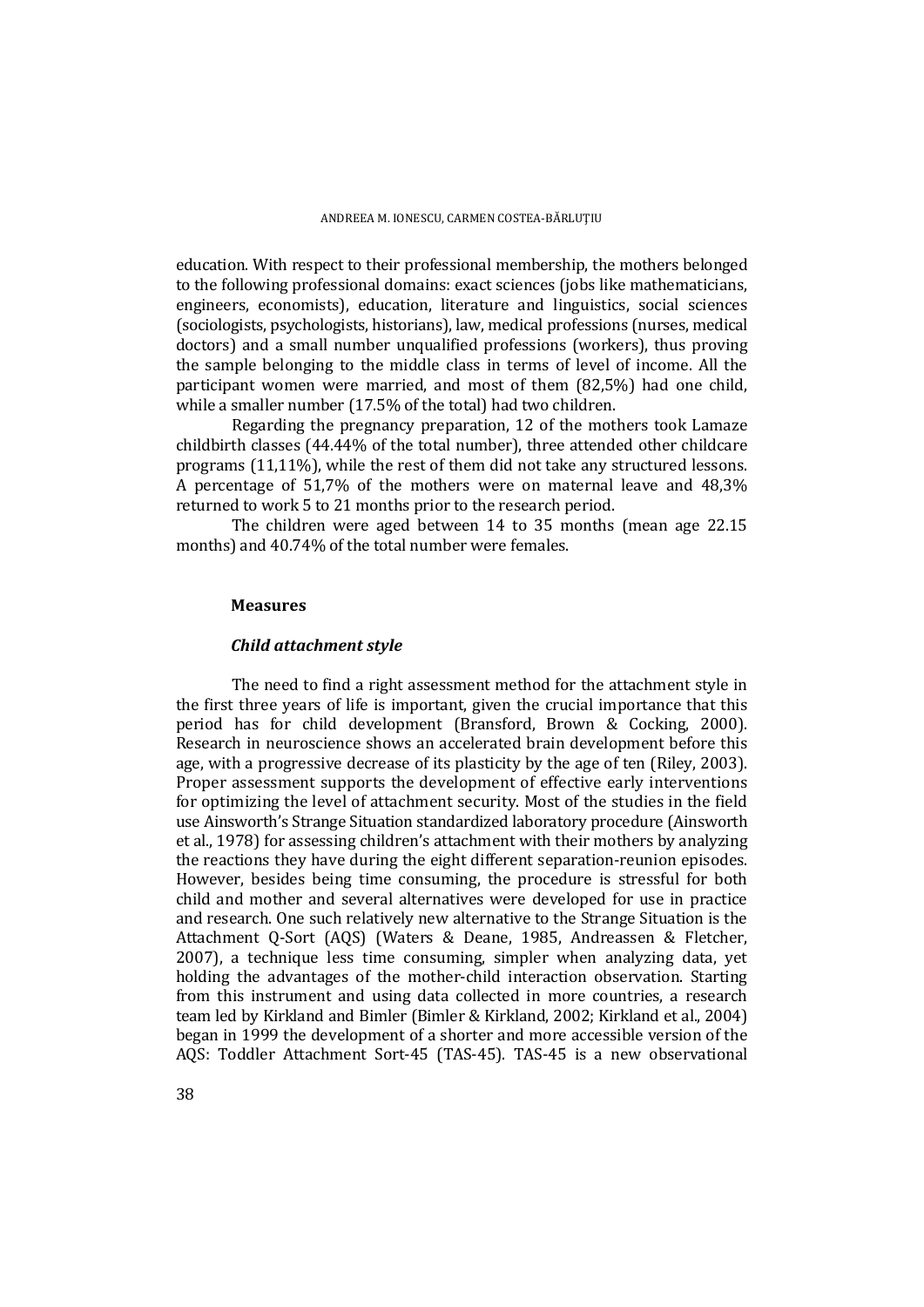measure of attachment strategies of children in interaction with the mother and stranger, displayed in the home setting and its initial purpose was the assessment of child-parent attachment quality for 16 to 39 months children in the US national Early Child Longitudinal Study-Birth Cohort (ECLS-B; Andreassen, Fletcher, & Park, 2006). A comparison of various available measurements of attachment made by Tryphonopoulos, Letourneau & DiTomasso (2014) reveals several advantages of the TAS-45: the training required for use is less extensive than in the case of other measurements, the scoring is brief (10 minutes), though data collection is lengthy (60-90 minutes).

Several studies have been conducted for TAS-45 validation on different populations (Andreassen & Fletcher, 2007; Costea-Bărluţiu, 2010, 2016; Spieker, Nelson, & Condon, 2011, Titik Muti'ah, 2012). It has been used for the first time in Romania and studied for psychometric proprieties (a pilot study) by Costea-Bărluțiu (2010) in her doctoral research (published in Costea-Bărluțiu, 2016). The author found the instrument to be a promising alternative for the assessment of attachment in toddlers and she concluded that the measure can be successfully applied on Romanian population, also recommending the enlargement of the studied group for further investigation of the psychometric properties of the measure (Costea-Bărluțiu, 2010, 2016). Considering the advantage of the ecological validity of TAS-45 results, by allowing researchers to assess dyadic interaction in their homes, we also adopted the TAS-45 for evaluating children's attachment to their mothers (Ionescu, 2013). The items of the instrument are grouped in eight categories, reflecting various dimensions of attachment, such as: comfort in cuddling, cooperation, enjoyment of company, independence, attention seeking, separation distress, avoidance of others, demandingness, moodiness. With respect to psychometric properties, Costea-Bărluţiu (2010, published in 2016) reported an internal consistency of .60 to .95 for the various dimensions of attachment measured with TAS-45. Zaslow et al. (2009), Spieker et a., (2011) in Tryphonopoulos, Letourneau & DiTomasso (2014) found an interrater reliability of 82% for the whole measure, with .83 correlation for security scores and .92% for dependence scores and 100% agreement on classification of children according to their attachment style. Though these results are promising, further analysis is needed in order to prove the validity of the instrument for the assessment of attachment in toddlers.

The forty-five items of the instrument are sorted in two phases for each of the children assessed and subsequently a profile is established based on the scores for the eight categories. The child's profile is compared with the prototypic profile for each of the attachment styles and the child's attachment style is thus determined. In order to avoid the subjectivity bias, two raters should complete the measure for each child, but this procedure was not implemented in the current research.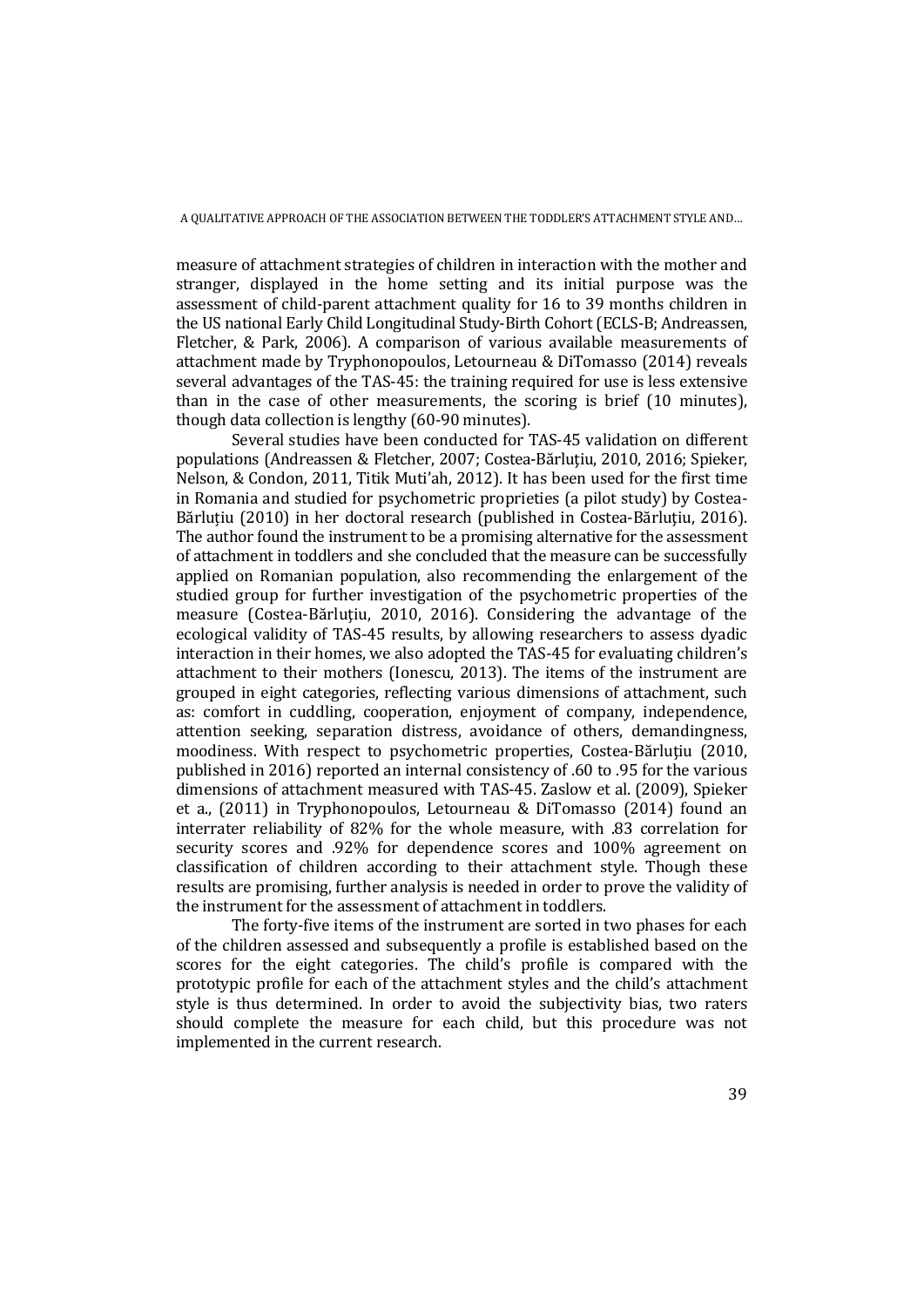#### *Mother-child interaction*

In order to describe the specific features of the interaction between mothers and their children, a semi-structured free play situation was set up at the dyads' home. Each mother was invited to play freely with her child, as they do it in the everyday life, with a set of toys offered by the researcher. Some of the toys that were available for the dyad to play with were: toddler puzzles, large pieces of construction blocks, a plastic frog with its baby frog, other plastic animals, and a baby doll. The sequence of interaction lasted around 10 minutes.

The set of toys consisted of items selected in order to be appropriate for this age (1-3 years), to be appealing and simulative for the child, to allow the mother and the child to perform a wide variety of different activities. The interaction was video recorded in order to perform the subsequent analysis.

### **Data analysis procedure**

All movies were qualitatively analyzed by using ATLAS.ti 6.0 software for identifying main categories of behavioral elements and the relations between them. The aim was to describe certain patterns of mother-child interaction for each observation phase, for each group of children previously evaluated using the TAS-45 (see Ionescu, 2014) as having the same dominant attachment style. The software offers a powerful tool for qualitative research, allowing in-depth analysis of the video material.

We selected 2 minutes 'time frames' out of each movie videotaped for the mother-child interaction. The two-minutes time frames selected were matched by attachment style and were analyzed together with ATLAS.ti for extracting the dominant codes and the relations between them. Thus, the four identified patterns, one for each children attachment group (secure, insecure ambivalent, insecure avoidant and disorganized) were obtained and will be discussed below.

The qualitative analysis with ATLAS.ti implies the upload of each of the two-minutes video into the main file generated by the software (called *'*Hermeneutical Unit'), then using the console to start, stop and select sequences (video 'quotations') for labeling them (the 'coding' procedure, summarizing the content of the selection).

For the ease of understanding and structure of information, we used in each code's label a letter indicating the actor performing the action (codes starting with 'M' refer to mother's behaviors, codes starting with 'C' refer to child's actions, while those starting with 'MC' refer to a synchronized action of mother and child. The acronym f1 represents an indication of the phase in the semi-structured observation.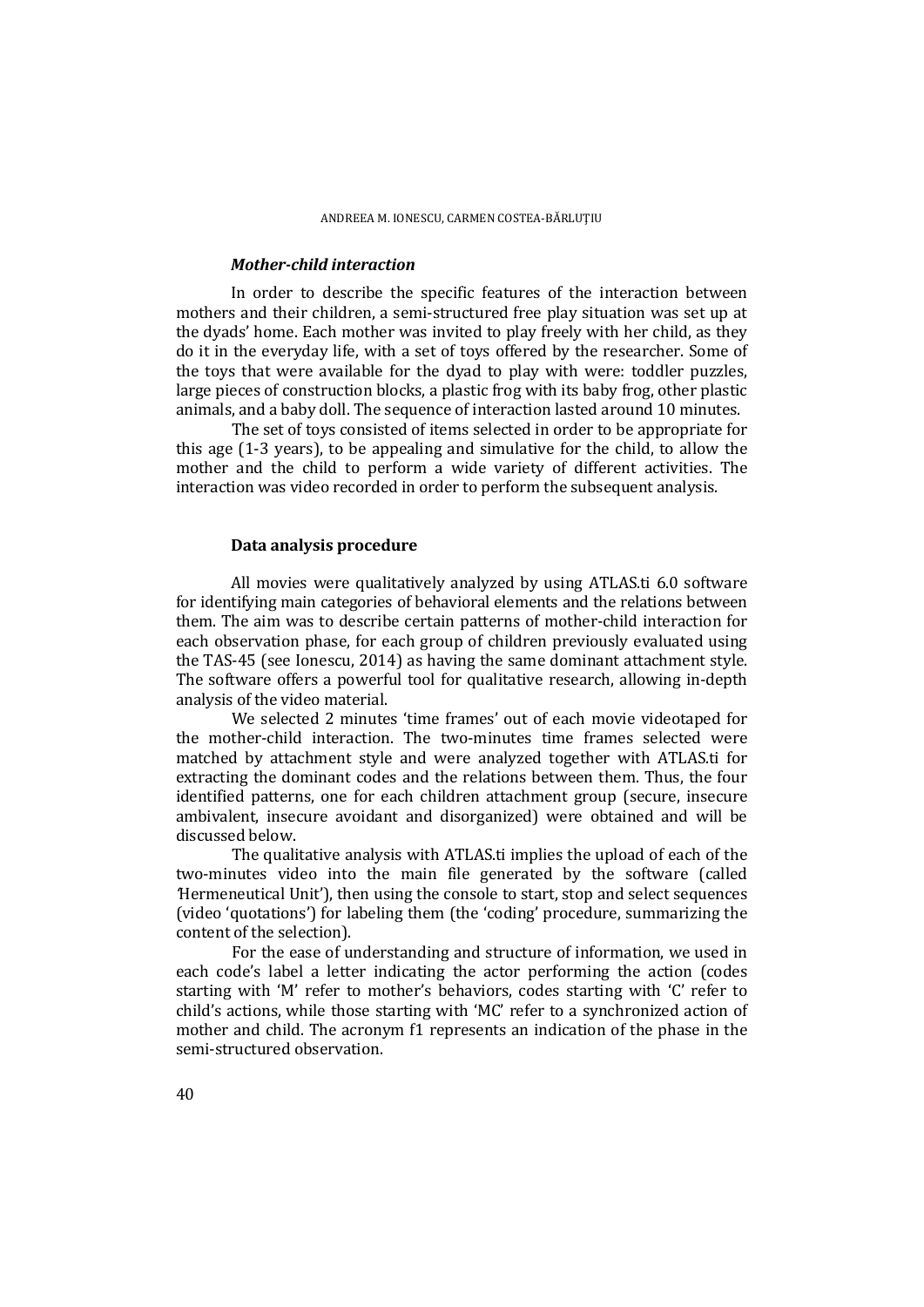#### **Results**

#### *Children's attachment styles and maternal characteristics*

Of all the children included in our study, 40.7% were securely attached with their mothers, while the percentage of ambivalent children (29.6% of the total number), avoidant and disorganized children (14.8% each of the two types) was rather high compared to those reported by other large scale studies in the US that used the same measure for attachment (NICHD, Andreassen & Fletcher, 2007). The distribution we found was however similar to the one that Costea-Bărluţiu (2016) found on a sample of 75 Romanian children coming from similar backgrounds. However, the percentage of insecurely attached children was rather high for a sample of typically developing children, coming from typical family backgrounds, with high education, from medium class Romanian families. As the distribution seems to be similar to the one found by other authors on Romanian samples, it should be further investigated on larger samples, in order to find out if this is a culture-specific feature or other factors such as the measure we used or the sample selection method contributed to these results.

|                                      | secure |                                      |       | ambivalent avoidant disorganized |
|--------------------------------------|--------|--------------------------------------|-------|----------------------------------|
| Maternal participation in a prenatal |        |                                      |       |                                  |
| Lamaze course                        |        |                                      |       |                                  |
| Yes                                  |        | $4(14.8\%)$ $4(15.4\%)$ $3(11.5\%)$  |       | $1(3.8\%)$                       |
| No                                   |        | $7(25.9\%)$ 4 $(15.4\%)$ 1 $(3.8\%)$ |       | $3(11.5\%)$                      |
| Child's gender                       |        |                                      |       |                                  |
| Male                                 |        | $7(25.9\%)$ 5 $(18.5\%)$ 2 $(7.4\%)$ |       | $2(7.4\%)$                       |
| Female                               |        | $4(14.8\%)$ 3 $(11.1\%)$ 2 $(7.4\%)$ |       | $2(7.4\%)$                       |
| Total                                | 40.7%  | 29.6%                                | 14.8% | 14.8%                            |

**Table 1.** Distribution of attachment styles

We found no significant differences depending on maternal participation in Lamaze prenatal courses  $(Z=0.65, p>0.10)$ , as tested with Mann-Whitney test for independent samples, thus showing that this variable did not influence significantly the distribution of children's attachment styles in the sample we analyzed.

Also, we found no significant differences between children's attachment style based on their gender  $(Z=0.55, p>0.10)$  and thus we will discuss the qualitative data derived from the video analysis for each of the attachment style, without considering other maternal or children characteristics, that in the current investigation had no effect on the distribution of attachment styles.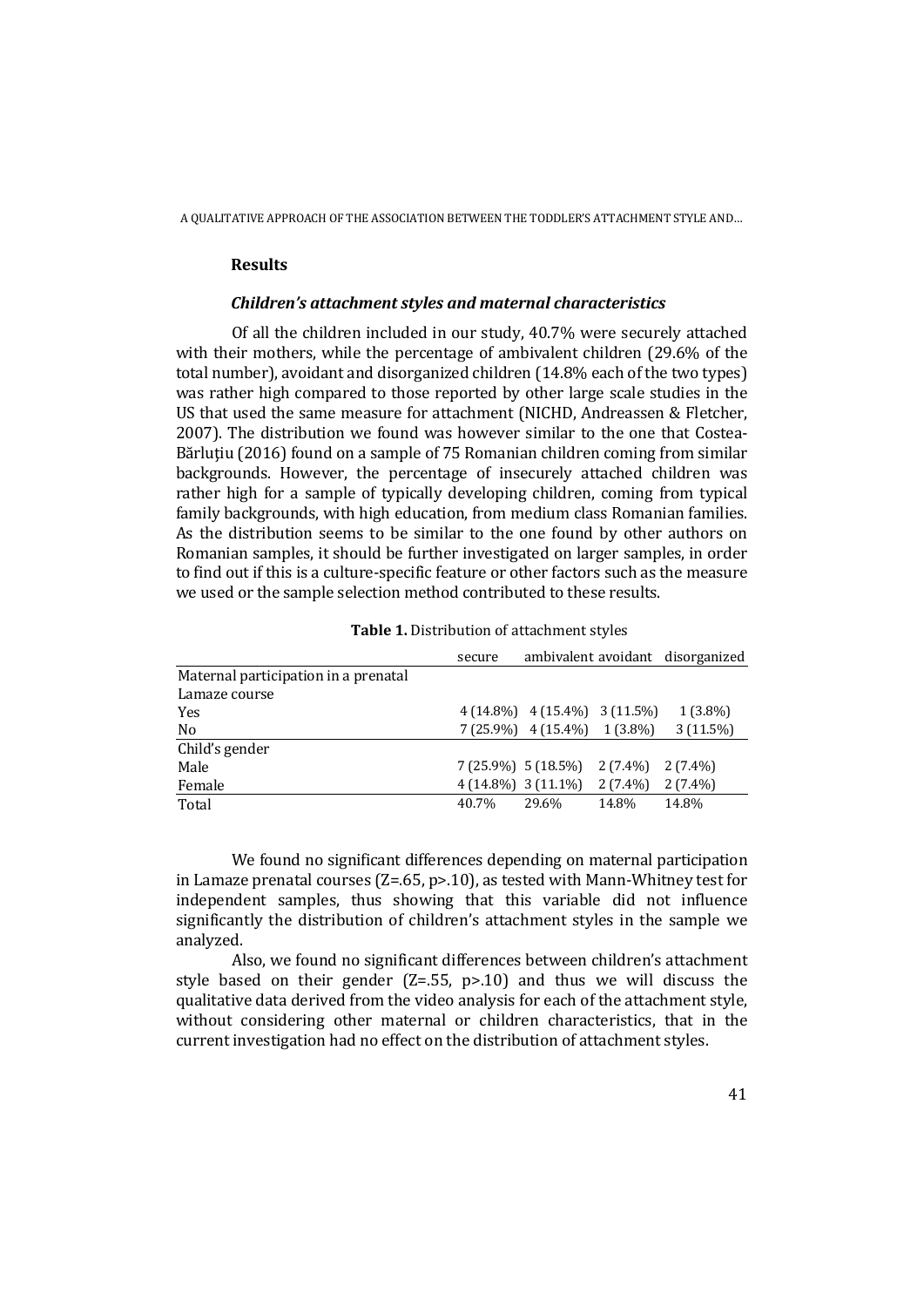### **Features of the interaction for the secure attachment style (type B)**

The secure attachment style was identified in 11 children from the group constituted for investigation. The coding operation of the mother-child interaction for the free play phase led to the development of 41 codes, of which 14 had a frequency<sup>3</sup> greater than 5 occurrences, with a maximum of 31 occurrences (of the 'mother asks the child questions' behavior), followed by the child's response ('the child responds to the mother'), with a frequency of 18 occurrences. We noted that for the most frequent codes, action refers successively, both to interventions of the mother and to synchronized answers of the child.

Presented below is the list of the 14 codes with a frequency higher than 5 occurrences.

**Table 1.** The list of codes with a frequency higher than 5 occurrences within the free game phase of secure attachment

Code: M\_f1\_the mother asks the child questions {31-0} Code: C\_f1\_the child answers to the mother {18-0} Code: M\_f1\_the mother talks to the child {12-0} Code: MC\_f1\_the mother and the child cooperate to accomplish the task {12-0} Code: C\_f1\_the child talks, asks {11-0} Code: C\_f1\_the child looks at the toy {9-0} Code: M\_f1\_the mother encourages the child {9-0} Code: MC\_f1\_the mother and the child play with the same toy  $\{9-0\}$ Code:  $M_f1$  the mother encourages the child  ${8-0}$ Code: M\_f1\_the mother talks in parallel with the stranger  ${8-0}$ Code:  $C_f1$  the child plays alone  $\{7-0\}$ Code: C\_f1\_the child interacts with the stranger {6-0} Code: C\_f1\_the child takes the toy {5-0}

For this situation, we can synthesize the types of interaction observed in the 11 films containing the secure type, in the following schema (Figure 1).

 $\overline{a}$ 

<sup>&</sup>lt;sup>3</sup> The frequency is shown in the codes box between the brackets following the code description.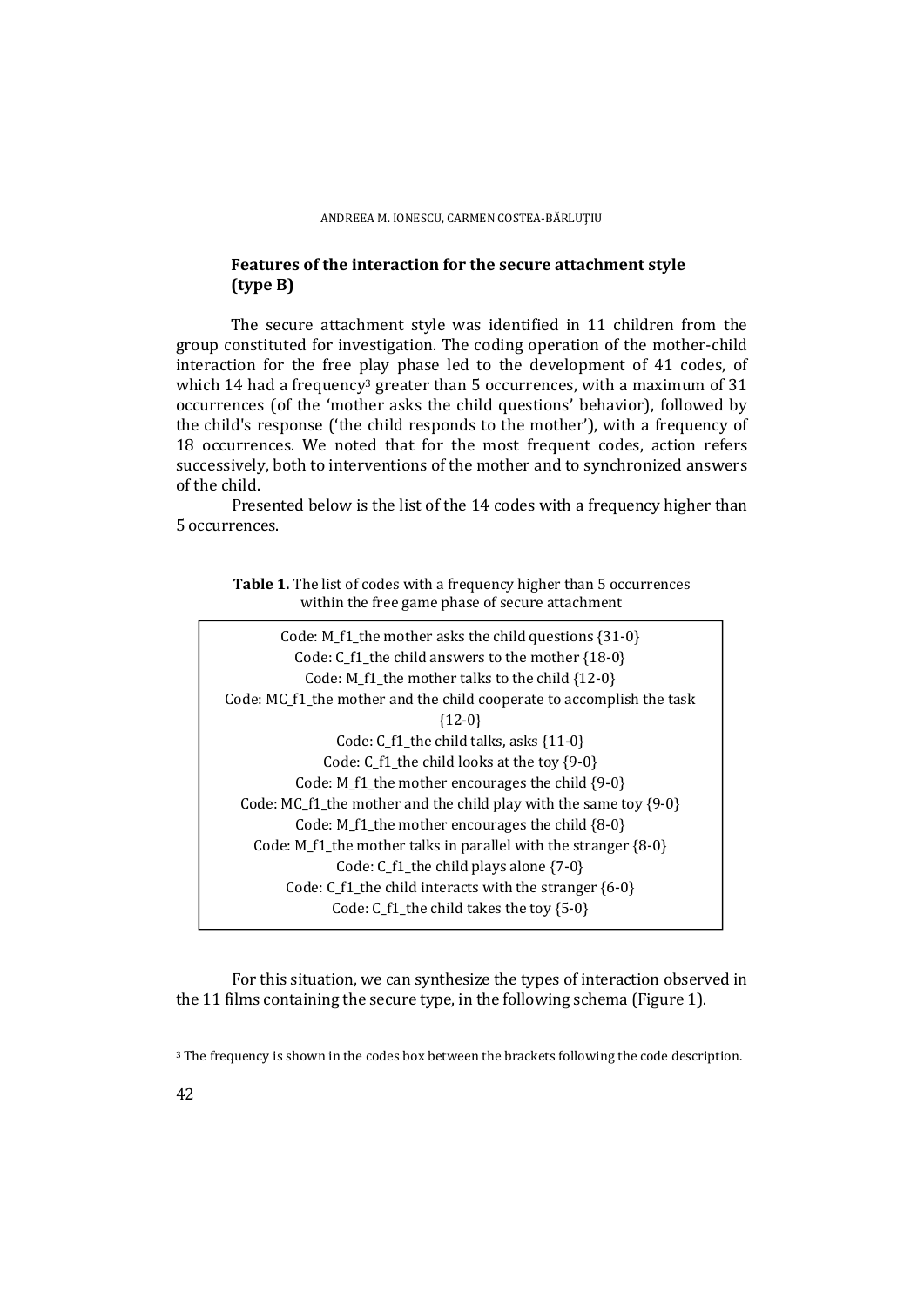

**Figure 1.** Mother-child interaction schema during free play involving the securely attached children

The mother or, often, the child, initiates the action by pointing at an object (toy). Then the mother asks clarifying questions to keep the relationship, starting from what the child had initiated (for example, the child shows his mother the frog and goes 'croak-croak' and his mother replies with a question: 'What is this? A frog?'). Even if the mother was the initiator, the child follows the same pattern by asking in her turn, in order to maintain contact.

What follows is a series of parallel transactions (questions and answers) as invitations to examples giving, exploration (the child, being curious, asks the mother 'What is that? 'What is there?' and she answers, explains, then asks the child to name additional characteristics of the object, or invites her to explore it: 'Look! What color is the end?'; 'How does it do that?'; 'What do we do with the little car?'). The sequence of successive interactions, with initiation and response, is repeated. The mother repeats the child's words a lot, as if she confirms to her that what she said is good ('cow goes moo'; 'yes dear, moo'). Mother also often praises or encourages the child, frequently giving her positive feedback ('Bravo!'; 'Well done ...'; 'How beautiful!'; 'X knows').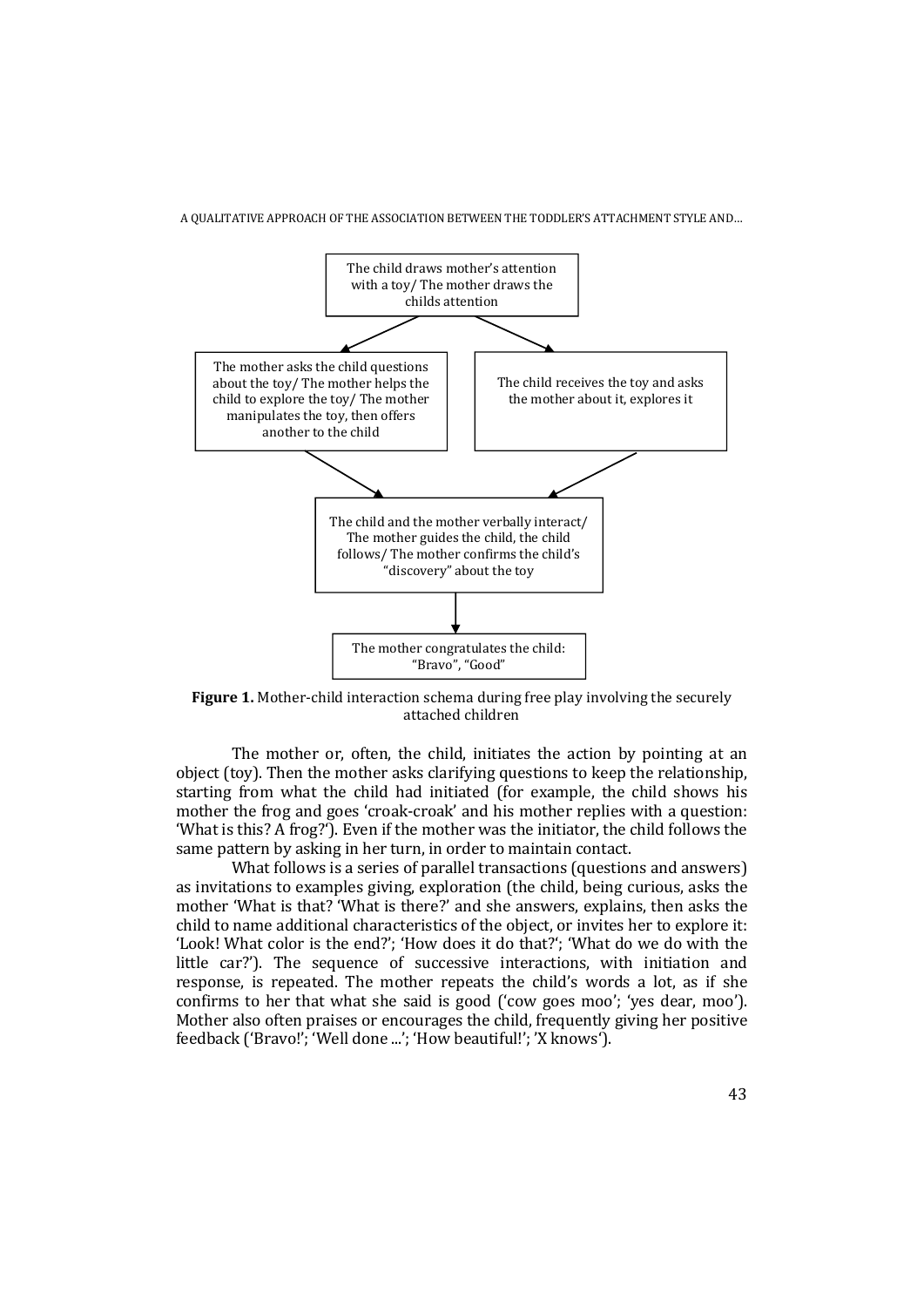Usually in this free play phase *interaction seems to be able to continue endlessly. The simple joy of relating seems to represent in itself the fulfillment of the objective of obtaining attention, closeness, and security*. In fact, the interaction between the two even continues uninterrupted until the researcher stops them.

### **Features of the interaction for the ambivalent attachment style (C type)**

 The ATLAS.ti processing of the 8 recordings of the ambivalent children, for the free play phase, led to a number of 41 coded behaviors. Out of them, 15 had a frequency higher than 5 occurrences, with a maximum of 23 occurrences (the code 'mother asks the child questions'), followed by the 20 occurrences frequency (of the code that describes the action 'mother speaks to her child'). The following code in terms of occurrence frequency (14) refers to the child ('the child speaks unclearly'), after which all codes with a frequency greater than 10 occurrences describe the actions of the mother ('the mother shows her child a toy''; 'the mother prompts the child' or 'the mother prompts the child to answer') or simultaneous overlapping actions of mother and child ('mother and child interact simultaneously'). What we notice here, unlike in the case of the secure interaction model, is a richer action of the mother, while the child fades into the background, being left with a very limited relational space to respond.

Below we present the list of codes with a frequency greater than 5 occurrences within the free play phase of the insecure ambivalent attachment.

| Table 2. The list of codes with a frequency higher than 5 occurrences within the free |
|---------------------------------------------------------------------------------------|
| play phase of the insecure ambivalent attachment                                      |

| Code: M_f1_the mother asks the child questions $\{23-0\}$<br>Code: M_f1_the mother talks to/with the child {20-0}<br>Code: $C_f1$ _the child speaks unclearly $\{14-0\}$<br>Code: MC f1 the mother and the child interact simultaneously/talk $\{13-0\}$<br>Code: M $f1$ the mother shows her child the toy $\{12-0\}$<br>Code: M f1 the mother prompts her child {12-0}<br>Code: M_f1_the mother prompts her child's answer by repeating it and congratulating<br>her $\{11-0\}$ |
|-----------------------------------------------------------------------------------------------------------------------------------------------------------------------------------------------------------------------------------------------------------------------------------------------------------------------------------------------------------------------------------------------------------------------------------------------------------------------------------|
| Code: C f1 the child takes the toy, responds to her mother's prompting $\{9-0\}$<br>Code: C $f1$ the child looks at the toy $\{9-0\}$                                                                                                                                                                                                                                                                                                                                             |
| Code: C $f1$ the child takes a different toy $\{8-0\}$                                                                                                                                                                                                                                                                                                                                                                                                                            |
| Code: $C$ f1 the child answers to her mother $\{8-0\}$                                                                                                                                                                                                                                                                                                                                                                                                                            |
| Code: $M_f1$ _the mother takes the toy {7-0}                                                                                                                                                                                                                                                                                                                                                                                                                                      |
| Code: C $f1$ the child looks at the stranger $\{6-0\}$                                                                                                                                                                                                                                                                                                                                                                                                                            |
| Code: C f1 the child refuses to cooperate, turns her back to her mother $(5-0)$                                                                                                                                                                                                                                                                                                                                                                                                   |
| Code: $C_f1$ _the child talks to her mother $\{5-0\}$                                                                                                                                                                                                                                                                                                                                                                                                                             |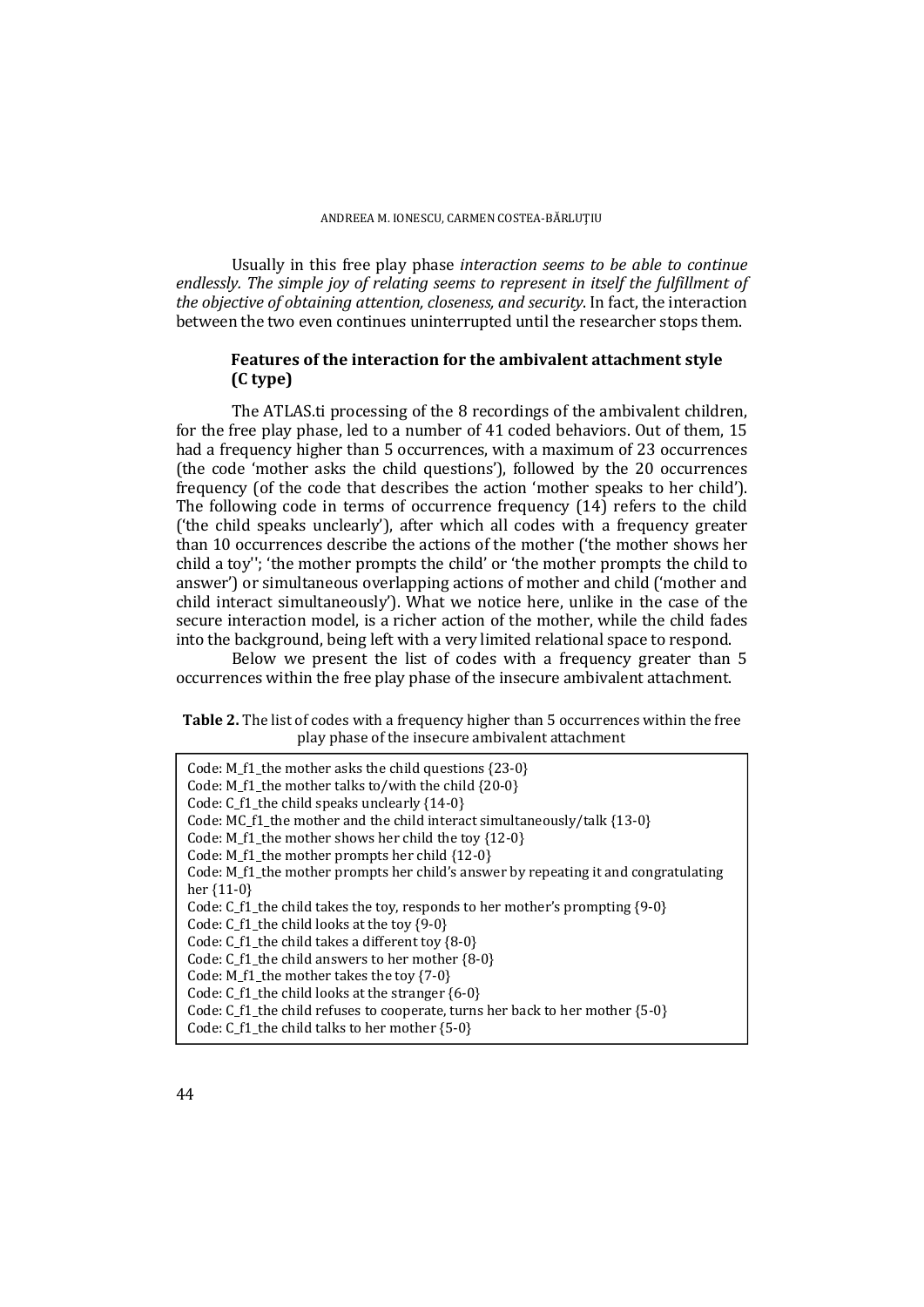In order to describe the interaction patterns specific to the ambivalent attachment style of children, the 8 recordings were analyzed. The schema below (figure 2) shows the interaction model identified in the phase of free play involving the two protagonists.



**Figure 2.** Mother-child interaction schema during the free play involving ambivalently attached children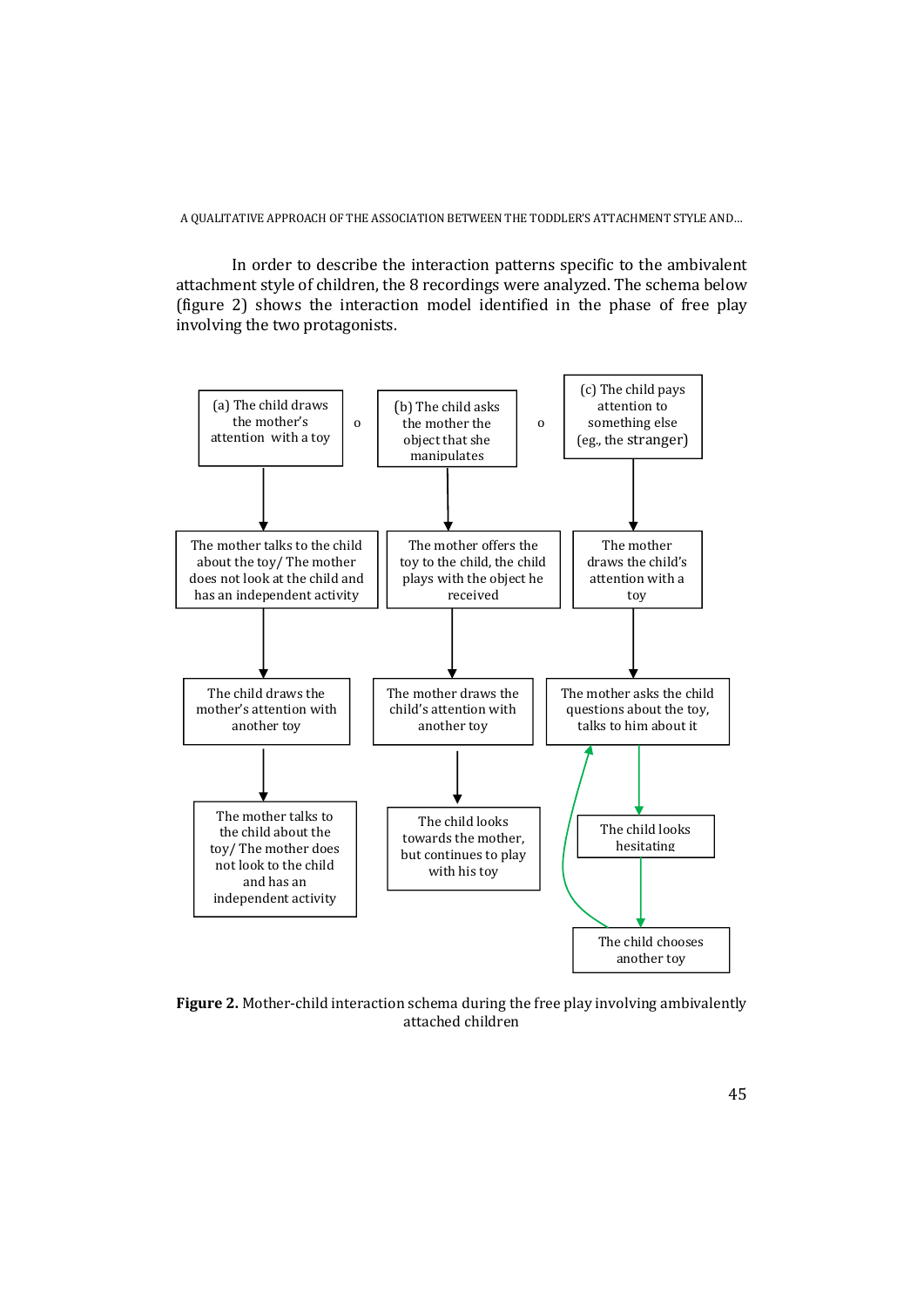The above figure shows that the child often initiates the activity either by (a) showing her mother the toy she discovered, or by (b) asking the mother to give her the object she handles. There is a third possibility (c): when the child is paying attention to something else – usually the stranger – the mother tries to get her attention (even if this interrupts an ongoing process between the child and the stranger, in this case the researcher). An important note regarding this situation is that the analysis of records in this study revealed the fact that the mother has a specific mimic, a high-pitched tone of voice (when calling her child), and a slightly intrusive behavior (sometimes she goes and pulls the child toward her by obvious physical gestures).

The continuation of the action is slightly different, depending on how it began (the cases described above). Thus, in case (a) where the child shows her mother a toy/ tries to draw her mother's attention with a toy, in most situations the next step is a double reaction of the mother: on a social level she repeats her child's words ('Yes dear, croak-croak!') or repeats the information given by the child without adding anything to communication, whereas at psychological/ non-verbal level she is involved in another activity (for example, she doesn't look at the child and continues her playing activity separately). In the next step, the child tries again to get her attention, showing her another toy. In most cases, the mother's response is the same, and the sequence is repeated, until the child gives up, sometimes tired of the mother's persistence.

In cases (b) when contact is initiated again by the child (this time by requesting the object the mother is already handling), the mother often responds by giving her the toy. Here one can already see the interaction structure specific to the ambivalent model-based relationship: although the child begins to play with the object she received, the mother shortly interrupts this activity by trying to draw her attention to another toy (basically she does not 'accompany' the child in her activity, like in the secure model case, but behaves as if she seeks, in her turn, attention from the child). Somehow 'demonstrating' that she adopted the model, the child develops behavior similar to that of her mother, as described at (a): (a) looks briefly to her mother (social level), but continues to play with the object already received (psychological level). Unlike the previous case (a), here the end of the interaction sequence (b) consists of the resumption of contact between the two protagonists: mother and child get to talk about the toy, yet the positive mimicry (expressing pleasure of interacting) is less present in comparison to the cases of secure attachment.

The situation type (c) in whose first stage the child pays attention to the foreign person or to another object, continues with the mother's action by which she aims to draw her child's attention with a toy (shows it to the child, speaks to her, asks her 'What is this?'; 'Look, a cow!'; 'How does the cow go?', etc.).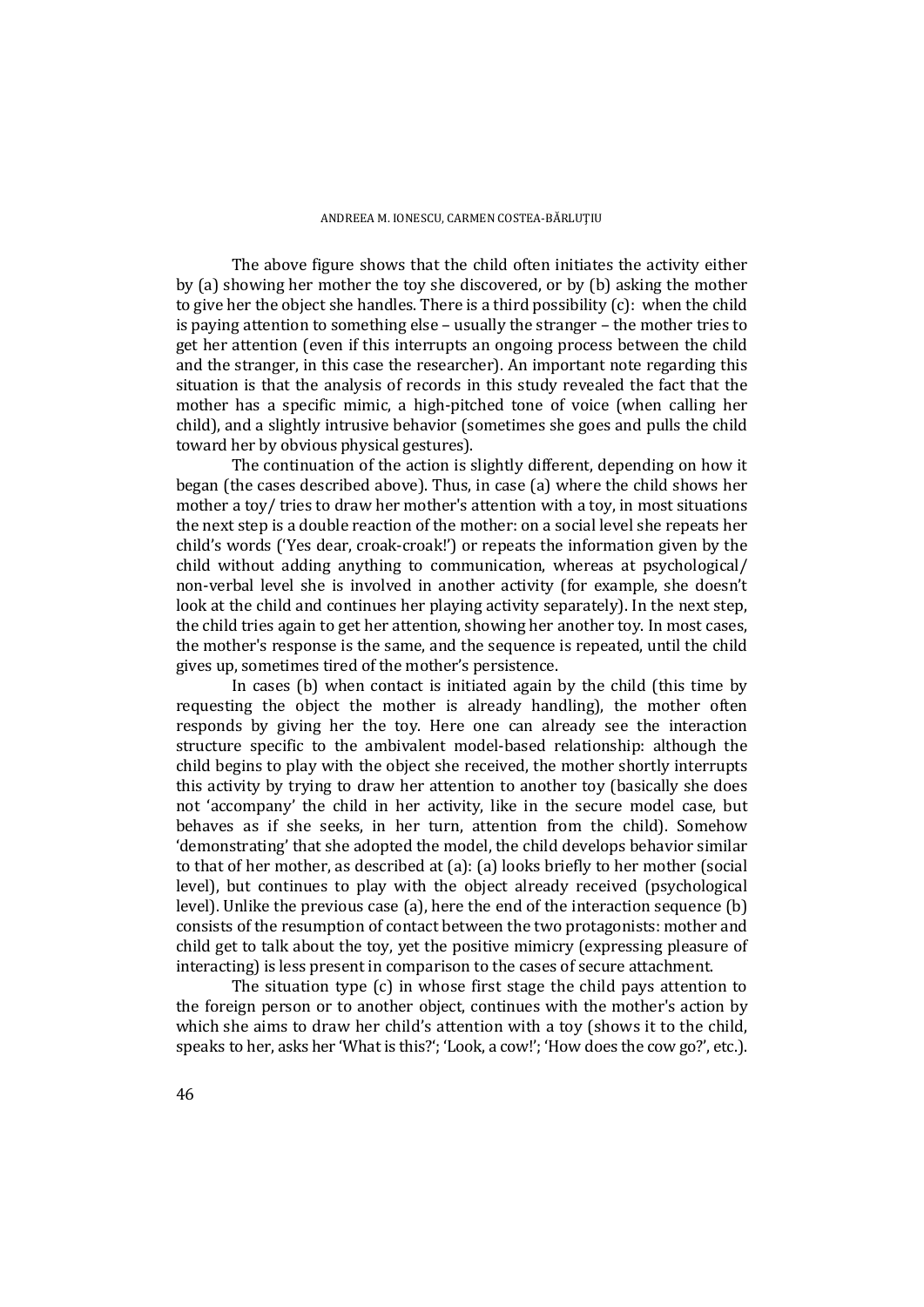In the next stage, the child either looks at her all the time, or grabs the toy and begins to explore it. At this point, we can identify a new characteristic of the ambivalent interaction pattern: the child stops and chooses a new toy (thus interrupting the contact established with the mother). The sequence in which the mother reattempts to capture her child's attention can be repeated until, like in the situation type (a), the interaction 'subsides' by itself, or is interrupted by the researcher's intervention.

As a set of conclusions regarding the ambivalent model in the phase of free mother-child interaction, we can mention the following: *(1) the interaction sequences are short, there are many interruptions, hesitations, invitations, resuming of contact; (2) during the interaction there are brief moments when the child seems disconnected, disoriented, confused, hesitant, followed by the resumption of interaction with her mother; (3) often we noticed a mismatch between the social and psychological levels of communication; (4) ambivalent schemas may also alternate at the general level of interaction: sometimes the sequence is concluded by the contact between the two protagonists, with synchronized actions and the attainment of reciprocal attention; sometimes the attention seeking goes out by itself without reaching the point of sharing.* 

## **Features of the interaction for the avoidant attachment style (A type)**

As the sample under investigation comprised only 4 avoidant children, the degree of generalization of the schemas is low and may be used only as a rough guide. The elaboration of well-founded schemas specific to the avoidant mother-child interactions requires the study of an increased number of cases in subsequent investigations.

Besides, the low number of recordings limits our capacity to compare the amplitude of interactions between this style of attachment and those presented above.

During the free play phase, 26 significant behaviors were coded, out of which only five had a frequency higher than 5 occurrences. Unlike the insecure ambivalent attachment pattern, the avoidant one shows an increased balance between the relational space occupied by the actions of the two actors. The maximum frequency codes were 2 in number, referring both to the mother's action ('the mother prompts her child') and the child's response ( 'the child refuses to cooperate') .

Table 3 shows the list of codes of frequencies greater than 5 occurrences in the free play phase of the avoidant insecure attachment.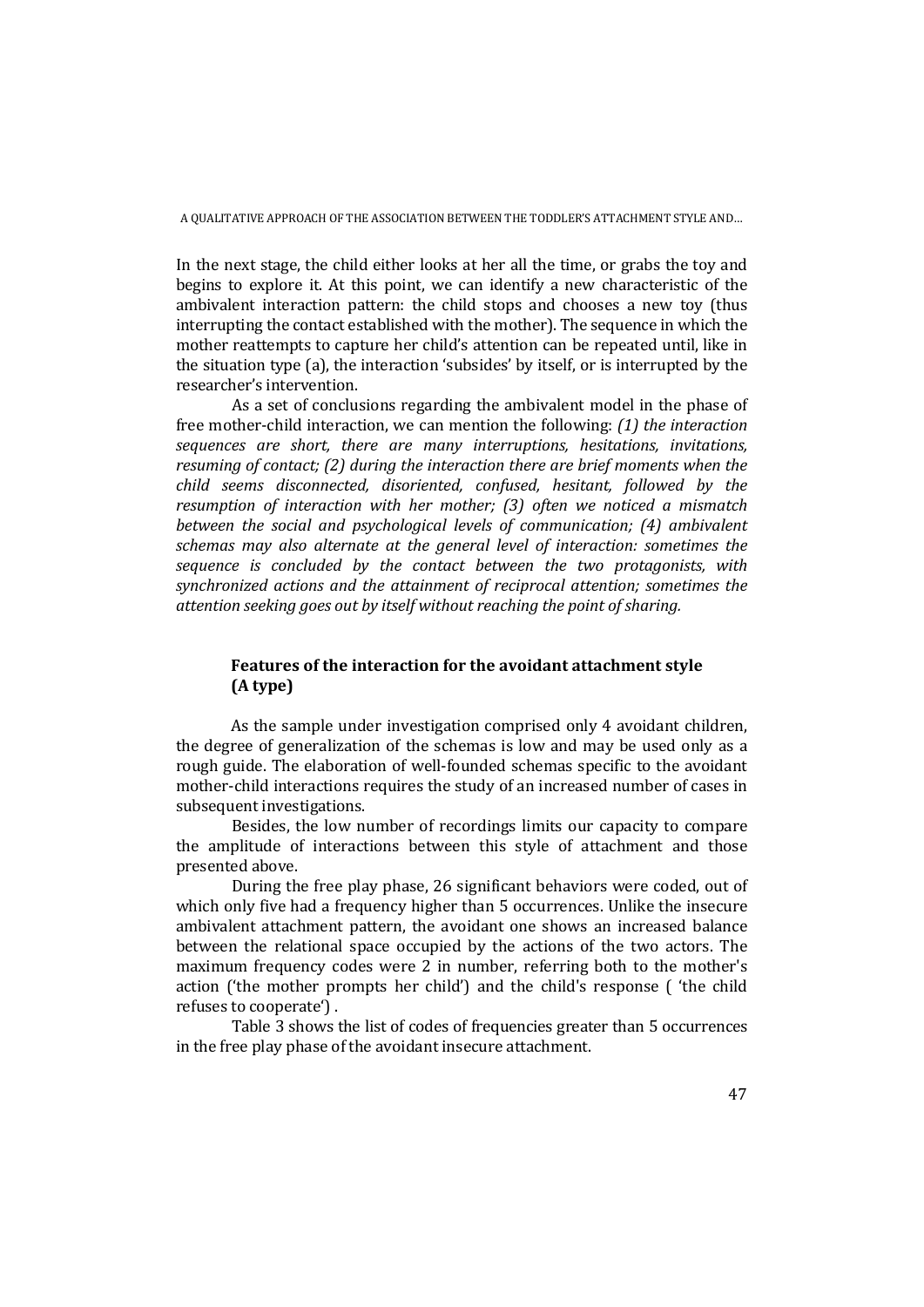### **Table 3.** The list of codes with a frequency higher than 5 occurrences within the free play phase of the avoidant insecure attachment

Code: M\_f1\_the mother prompts the child {10-0) Code: C  $f1$  the child refuses to cooperate  ${10-0}$ Code: C\_f1\_the child talks to the mother {9-0} Code: M\_f1\_the mother asks her child questions  ${5-0}$ 

The figure below (no. 3) shows the schema for the mother-child interaction in the free play phase.

In all the investigated cases, the free play sequence corresponding to the avoidant attachment style started with the mother's attempts to draw her child's attention by calling him and showing him a toy.

The defining element identified in the interaction based on avoidance is made obvious by the child's reaction: the contact maintained between the two, with a low degree of intimacy/closeness attained by focusing on an object external to the relationship, which can be the toy or the stranger. Thus sometimes the child responds by (a) approaching to take the toy from her mother, to which she apparently reacts in a playful manner (by games of the type 'I give it to you, I'm not giving it to you!'), but also by inducing a confusing note, bafflement and implicitly distance. The sequence ends with the child's physical moving away from the mother and going to the foreign person, as if the objective of receiving attention/confirmation from the attachment figure can only be reached by keeping away from her.

Circumscribed to the same operating principles as those mentioned above, an alternative response of the child to her mother's invitation is (b) the immediate focusing of her attention on the stranger. Further within the sequence, the mother speaks to the child, who carries on walking towards the stranger, the mother continues to call her, while she continues to ignore the calling, and thus keeps the mother's attention focused. As a confirmation that the model works, in the sense that it is the most effective strategy to achieve the goal of obtaining (indirectly) reciprocal attention, the mother goes to her child, interrupts the action, invites her to cooperate with her, and the child refuses her to the end.

The conclusion already mentioned with regard to the usual interaction of the avoidant model can be the following: *an effective strategy for the two protagonists to preserve relative contact and mutual attention is to move away from each other.*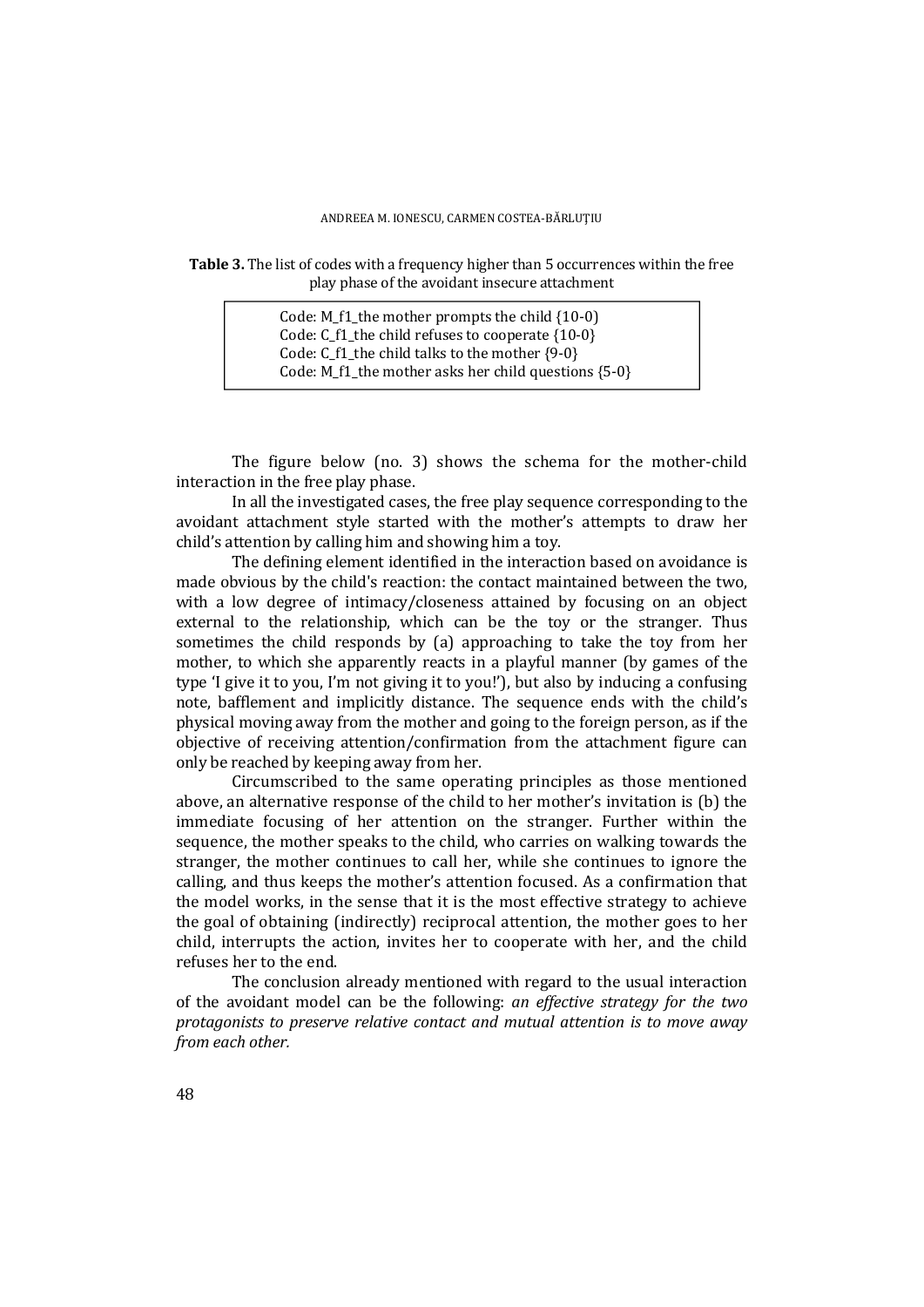

**Figure 3.** Mother-child interaction schema in the free play phase for the avoidant children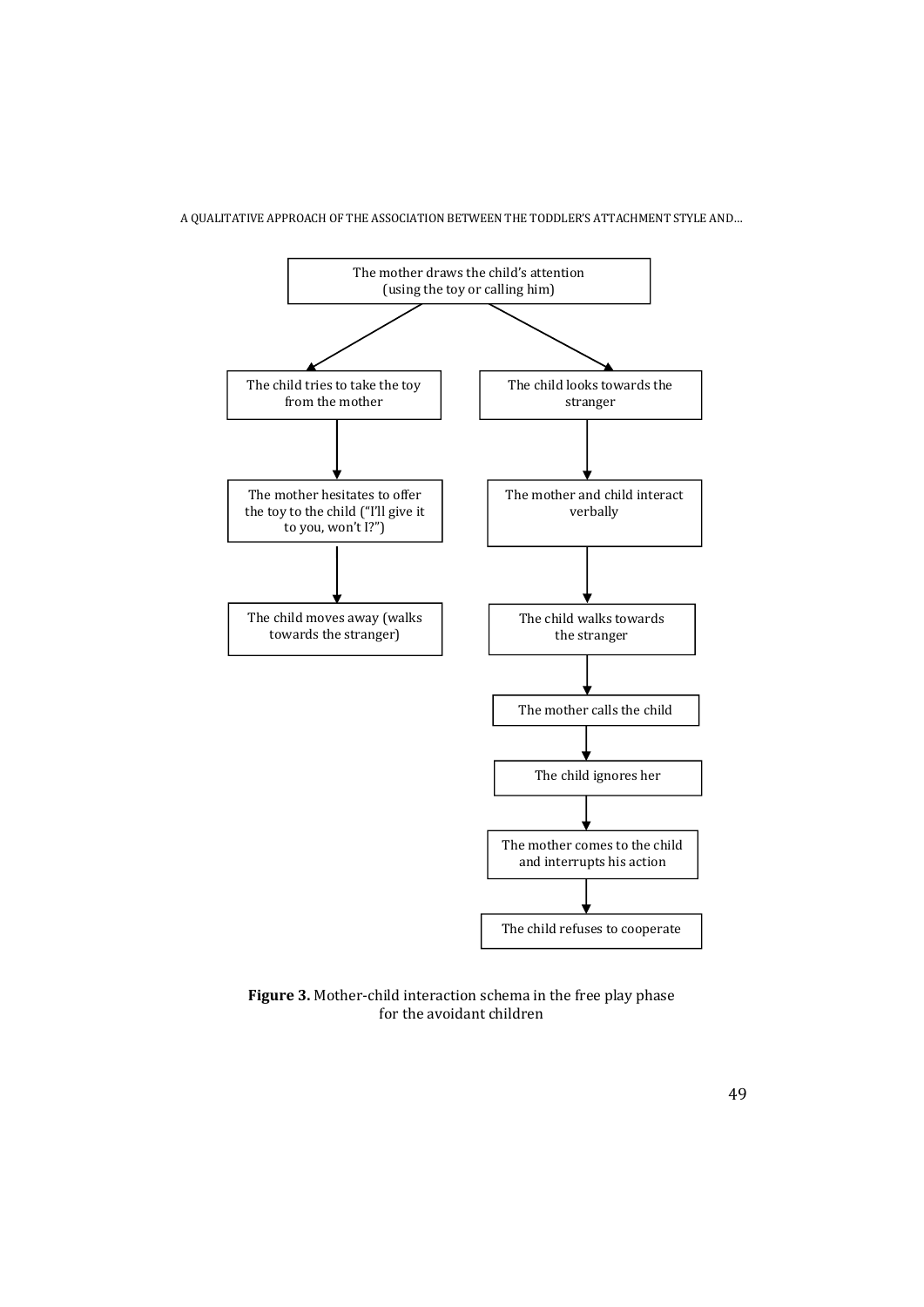### **Features of the interaction for the disorganized attachment style (D type)**

The analysis of the 4 records corresponding to the disorganized attachment style does not allow the development of a clear scheme of interaction. The lack of a coherent strategy is the basic characteristic of these children's interactions with their mothers during the free play situation, as already described in the literature (Ainsworth, 1978).

However, we will give some examples of interaction fragments to highlight some features of the interaction of children with disorganized attachment with their mothers, in the presence of a stranger.

For example, in one case, the free play interaction between the two protagonists begins in a way similar to that of the secure style, through good synchronization and relating. Nevertheless, the action continues in specifically avoidant, disconnected manner (the mother speaks with a stranger, while the little one plays, keeping the distance in order to receive any attention from her). But because the mother continues to speak and to be attentive to the stranger, the child does not receive the desired stimulation and attention, and changes abruptly her approaching strategy in a specifically ambivalent manner (cuddles in her mother's arms and hits her at the same time, thus discharging the accumulated frustration).

In a similar manner, other successive short passages follow in the interaction, that hold specific features for other styles of attachment, showing mixtures of various patterns previously described. The conclusion that can be drawn from these observations is that, like in the cases of other attachment categories, *these children seek the mother's attention, but her response is so inconsistent that they constantly struggle to change or briefly repeat all possible strategies of wining her over.*

Regarding the specific codes for the disorganized attachment, we see that, in the four films that we made, we identified a significant number of behaviors similar to those of the avoidant style. Next we present specific data only as a rough guide, given the small number of records, compared to the cases of secure and ambivalent styles, which does not allow for further inferences or generalizations.

More specifically, in the first phase of the semi-structured exercise, 30 behaviors were coded, out of which only 4 have a frequency greater than 5 occurrences (Table 4). The maximum of 8 occurrences is scored by the child behavior code, unlike in the case of the other styles of attachment and, moreover, is oriented towards the stranger, not the mother ('the child interacts, cooperates with the stranger').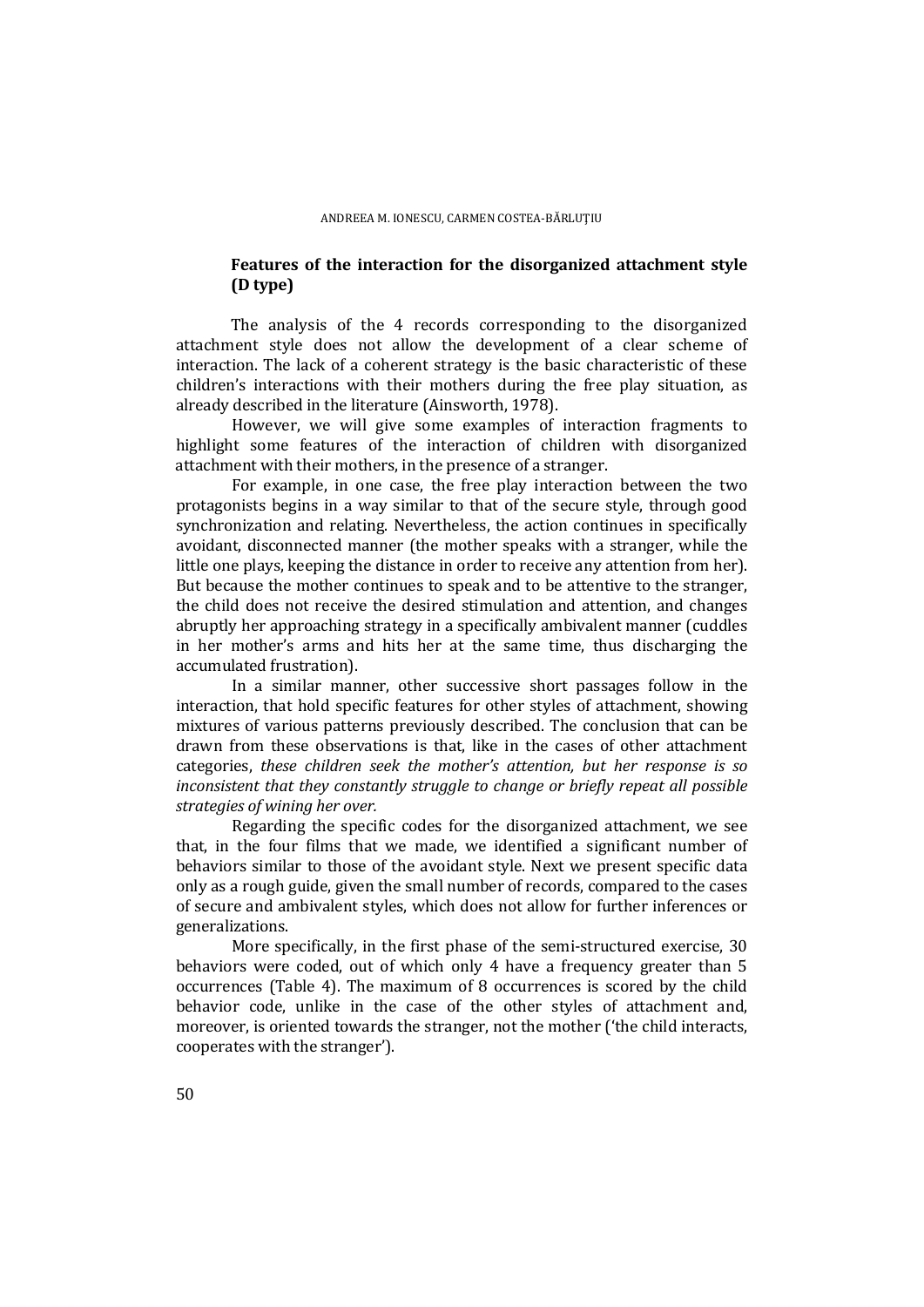**Table 4.** The list of codes with a frequency higher than 5 occurrences within the free play phase of the disorganized attachment

Code: C\_f1\_the child interacts and cooperates with the stranger (8-0) Code: M\_f1\_ the mother encourages her child  ${6-0}$ Code: MC f1 the mother and the child cooperate in for accomplishing the task  ${5-0}$ Code: M\_f1\_the mother prompts her child  ${5-0}$ 

### **Discussions and conclusions**

As it has been observed so far, this study has an obvious inductive structure. Due to the relatively small number of recordings, no conclusions with an overarching level of generality can be drawn. However, we can highlight some principles and implications thereof. We will briefly refer to a number of notable results found in the literature of the field surveyed.

In summary, we have shown that in the case of *secure attachment*, the most frequent codes refer to synchronized actions of a stimulus-response type, of the two protagonists involved, the mother and her child. Mutual trust within the interaction and enjoyment of the company represent intrinsic features of the relationship and attention, closeness and security seem to naturally derive from them. The mother seems to have a natural tendency to respond contingently to her child, is attuned to him, thus making the child feel the enjoyment of company and the eagerness to explore the environment.

Regarding the *insecure ambivalent* attachment style, we noted that, unlike the model of secure interaction, the mother's part in the interaction is more dominant and intrusive while the child's actions seem to fade and the relational space that he has is less extended. Belsky's already cited metaanalysis (1999) mentions the ambivalent insecure attachment's connection with the intrusive parenting style, which is excessively stimulating, and controls interactions. In this light, we added from our observations the unnatural way of relating, marked by micro-ruptures in the relationship (interruptions, hesitations) that are not corrected (the child seems disconnected, disoriented, confused, hesitant). The features of the interaction we observed match those described by Kirkland (2005, in Andreassen & Fletcher, 2007) for the ambivalent style: diminished in terms of sociability and independence, presenting an increased tendency to seek maternal attention, as well as distress at separation from her mother. Ambivalent schemas of interactions are also obvious in the discrepancies between the social and psychological levels of communication. Moreover, the ambivalent schemas alternate at the general level of the interaction: sometimes the sequence is concluded by the contact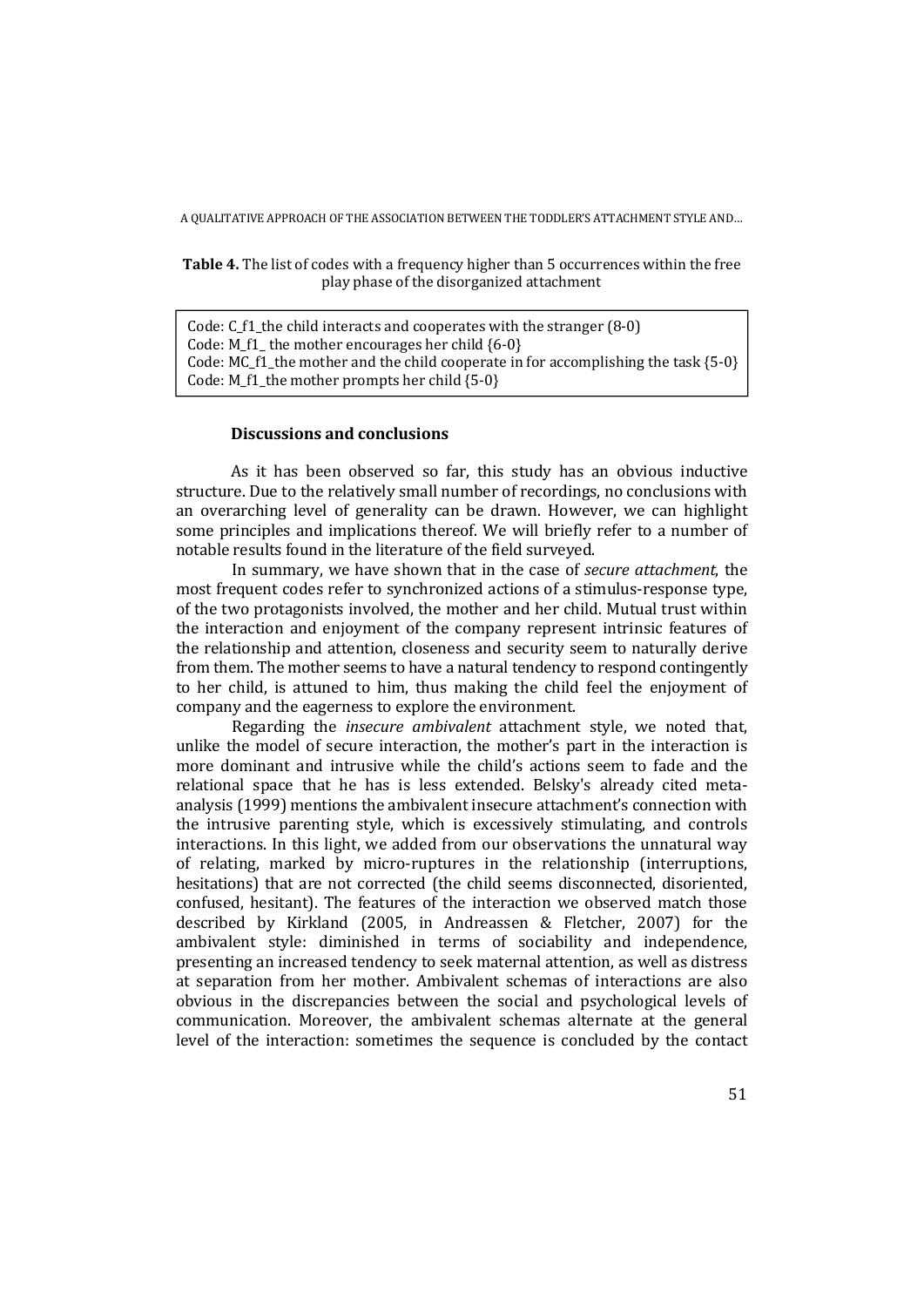between the two protagonists, with synchronized actions and the achievement of mutual attention; some other times it dies out by itself without achieving shared attention.

Regarding the *avoidant insecure* attachment style, unlike the case of ambivalent attachment, we observed an increased balance in the relational space between the actions of the two actors. In the free play phase the two protagonists maintain contact, but a low degree of intimacy and closeness is attained by focusing on an external object (the toy or the stranger) and does not rely on features within the relationship. In other words, an effective strategy for the two actors to preserve relative contact and mutual attention is to move away from each other. Ainsworth (1978) characterizes these children as exploring immediately, showing little affection or securing behavior, and answering minimally or showing very little distress when left alone. Moreover, they actively avoid the parent, looking elsewhere and often focusing on toys, while seeking distance, and being more interested in toys than in the parent.

Regarding the *disorganized attachment* style, the lack of a coherent strategy is the basic characteristic of these children's interaction with their mothers. These children alternate strategies specific to the secure, ambivalent and avoidant attachment styles, which is consistent with the observation of Main (2000, in Andreassen & Fletcher, 2007) who described these children as acting in a disoriented and confused manner in the presence of the parent, either by making attempts to please, or showing anger and rejection towards the parent. The conclusion that can be drawn from our observations is that, like the other types of attachment, these children seek their mothers' attention, but the latter's response is so inconsistent that the children try to either change or shortly repeat all possible strategies to establish a connection with her.

The present investigation analyzed detailed patterns of interaction between mother and toddler in a non-stressful situation (free play), in the natural environment of the dyad. Such an approach is useful for a practical reason: the schemas of interaction derived represent a basis to diagnose the model of interaction between parent and child in a non-intrusive manner. Furthermore, by having the secure model schema as an example of interaction, the parent can optimize his own relational patterns or may ask for professional support where they encounter difficulties in implementing a change. Moreover, for the professionals, the patterns we described can help in further operationalizing the specific behavioral patterns of interaction between mother and child in each of the insecure attachment styles and design interventions to change these patterns towards those specific to secure attachment. By analyzing both mother actions and child behaviors, our contribution to extant research in the field of attachment relationships is the enrichment of the description of attachment styles in terms of specific behaviors of the child, parallel to those of the mother.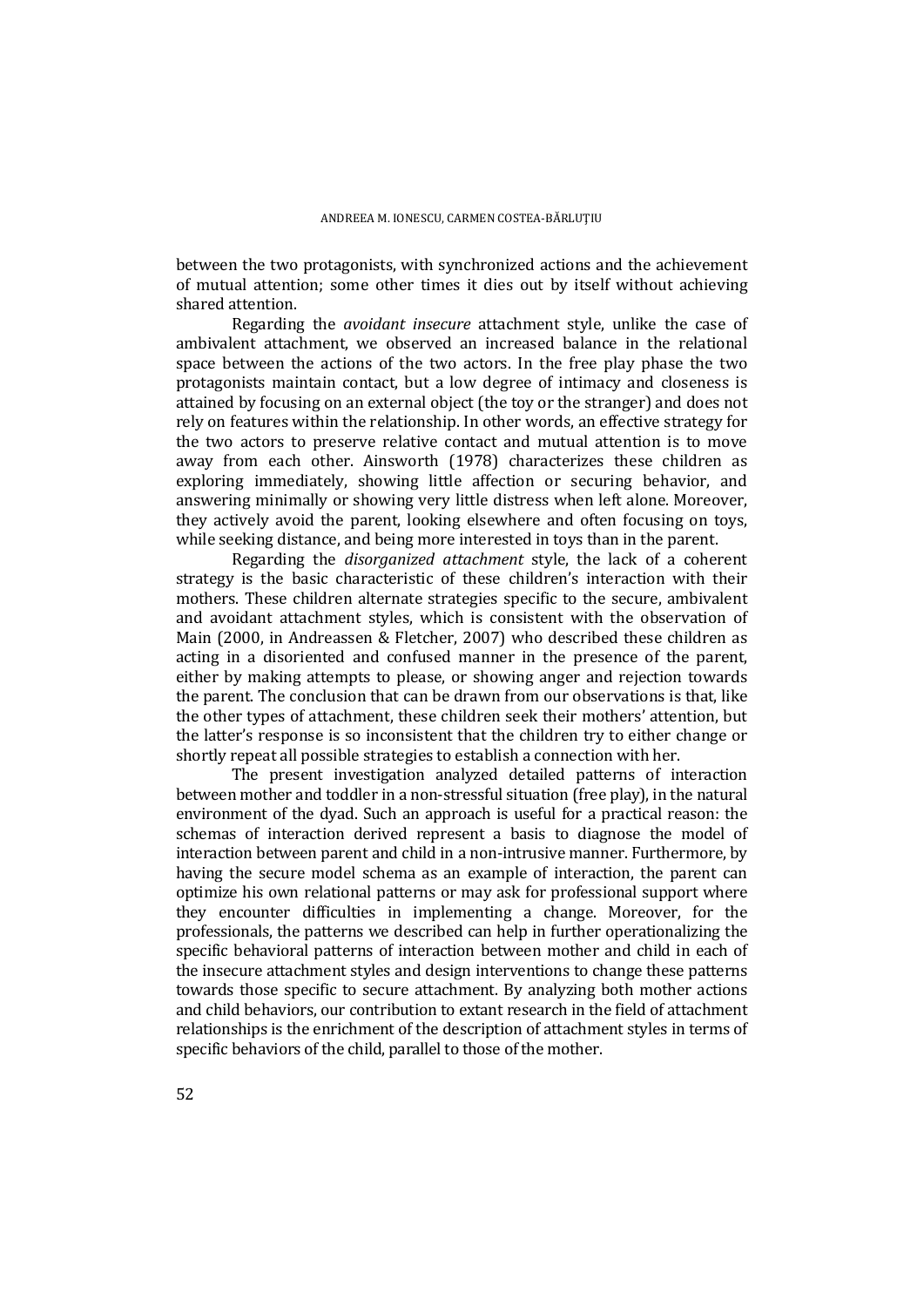#### *Limitations of the study*

Though the paper brings a novel and interesting methodological approach for the appraisal of attachment in mother-child dyads, several limitations are worth being mentioned. The main limitation resides in the method of classification of children's attachment styles by using the assessment of only one rater and not establishing interrater reliability. Also, the small number of video recording gathered for avoidant and disorganized attachment styles precludes us from generalizing the conclusions.

#### **R E F E R E N C E S**

- Ainsworth, M. (1973). The development of infant-mother attachment. In Caldwell, B., Riccuiti, H. (eds.), *Review of Child Development Research, vol. 3* (p. 1-94). Chicago: University of Chicago Press.
- Ainsworth, M.D. S., Bell, S.M. (1970). Attachment, exploration, and separation: Illustrated by the behavior of one-year-olds in a strange situation. *Child Development, 41*, 49-67.
- Ainsworth, M.S., Blehar, M.C., Waters, E., Wall, S. (1978). *Patterns of attachment: A psychological study of the strange situation*. Hillsdale, NJ: Lawrence Erlbaum.
- Andreassen C, Fletcher P, Park J. (2006). Early Childhood Longitudinal Study, Birth Cohort (ECLS-B) *Psychometric Report for the 2-Year Data Collection (NCES 2006- 045)* U.S. Department of Education, National Center for Education Statistics; Washington DC.
- Andreassen, C., Fletcher, P. (2007). Early Childhood Longitudinal Study, Birth Cohort (ECLS–B) *Psychometric Report for the 2-Year Data Collection (NCES 2007–084)*. National Center for Education Statistics, Institute of Education Sciences, U.S. Department of Education. Washington, DC.
- Andreassen, C., Fletcher, P. (2007). Early Childhood Longitudinal Study, Birth Cohort (ECLS-B): *Psychometric Report for the 2-Year Data Collection. Methodology Report. NCES 2007-084*. National Center for Education Statistics, Institute of Education Sciences, U.S. Department of Education. Washington, DC., retrieved at *http://www.eric.ed.gov/PDFS/ED497762.pdf at the date 5.12.2012.*
- Bates, J.E., Maslin, C.A., Frankel, K.A. (1985). Attachment security, mother-child interaction, and temperament as predictors of behavior- problem ratings at age three years. In Bretherton , I., Waters E. (Eds.) *Growing points in attachment theory and research. Monographs of the Society for Research in Child Development, 50* (1-2, Serial No. 209), 167-193.
- Beebe, B., Jaffe, J., Markese, S., Buck, K., Chen, H., Cohen, P., Bahrick, L., Andrews, H., Feldstein, S. (2010). The origins of 12-month attachment: A microanalysis of 4-month mother-infant interaction. *Attachment and Human Development, 12 (1)*, 3-141.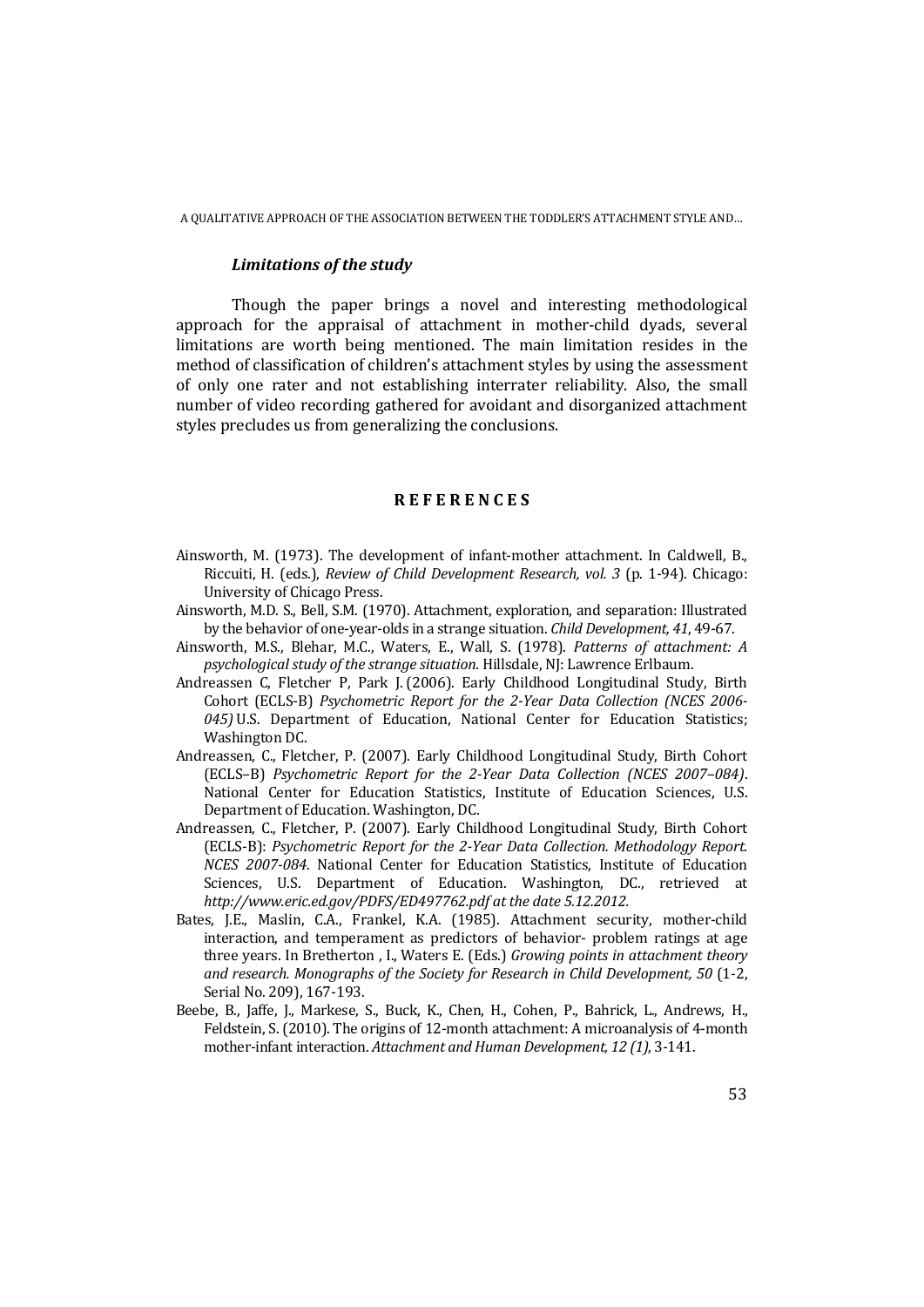- Beebe, B., Lachmann, F., Markese, S., Bahrick, L. (2012). On the origins of disorganized attachment and internal working models: Paper I. A dyadic systems approach. *Psychoanalytic Dialogues*, 253-272.
- Beebe, B., Lachmann, F., Markese, S., Buck, K., Bahrick, L., Chen, H. (2012) On the Origins of Disorganized Attachment and Internal Working Models: Paper II. An Empirical Microanalysis of 4-Month Mother–Infant Interaction. *Psychoanalytic Dialogues, 22*, 352-374.
- Beebe, B., Steele, M. (2013). How does microanalysis of mother-infant communication inform maternal sensitivity and infant attachment?, in *Attachment and Human Development, 15(5-6)*, 583-602.
- Belsky, J. (1999). Interactional and contextual determinants of attachment security. In Cassidy, J., Shaver, P. R. (Eds.). *Handbook of attachment: Theory, research, and clinical applications* (pp. 249-264). New York: Guilford Press.
- Bimler, D., Kirkland, J. (2002). Unifying versions and criterion sorts of the Attachment Q-Set with a spatial model*. Canadian Journal of Infant Studies, 9*, 2–18.
- Bowlby, J. (1980). *Attachment and Loss, Vol. 3. Loss, Sadness and Depression*. New York: Basic Books.
- Bowlby, J. (1988). *A secure base: Parent-child attachment and healthy human development*. New York: Basic Books.
- Bransford, J.D., Brown, A.L., Cocking, R.R. (2000). *How people learn: Brain, mind, experience, and school*. Washington, DC: National Academy Press.
- Collins, W.A. (2008). The Effects of Early Social-Emotional and Relationship Experience on the Development of Young Orphanage Children, *Monographs of the Society for Research in Child Development, 73(3)*, p.187-223;
- Costea-Bărluţiu, C. (2010). *Implicaţii ale relaţiei de ataşament asupra dezvoltării şi psihopatologiei în copilăria timpurie şi la vârsta adultă*, Unpublished doctoral dissertation, Babeş-Bolyai University, Cluj-Napoca.
- Costea-Bărlutiu, C. (2016). Modelarea structurală a relatiei complexe dintre calitatea interacţiunii mamă-copil, dimensiuni ale ataşamentului copilului şi dezvoltarea socială în copilăria timpurie, in Costea-Bărlutiu, C. (coord. & ed.). *Abordare psihosocială a dizabilităţii. Modele de evaluare şi intervenţie*, Presa Universitară Clujeană, Cluj-Napoca;
- Crockenberg, S. (1981). Infant irritability, mother responsiveness, and social support influences on the security of infant-mother attachment. *Child Development, 52*, 857- 869.
- Del Carmen R., Pedersen F., Huffman L., Bryan Y. (1993). Dyadic distress management predicts security of attachment. *Infant Behavior and Development, 16*, 131-147.
- Feldstein, S., Crown, C. L., Beebe, B., Jaffe, J. (1995). *Temporal coordination and the prediction of mother-infant attachment*. Paper presented as a poster at the Biennial Meeting of the Society for Research in Child Development, Indianapolis, IN.
- Frey, L.L., Beesley, D., Miller, M.R. (2006). Relational health, attachment, and psychological distress in college women and men. *Psychology of Women Quarterly, 30*, 303-311.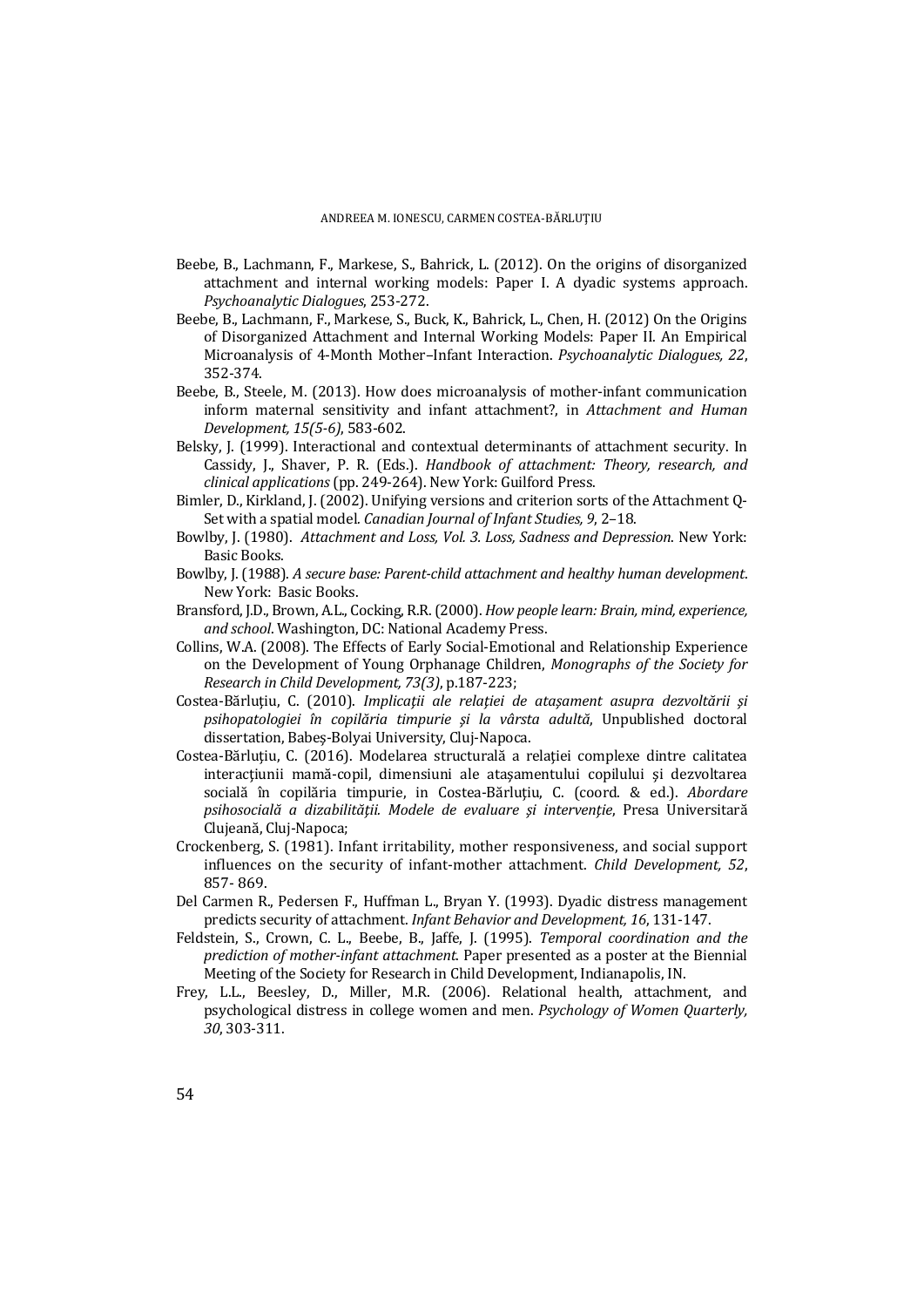- Grossmann, K., Grossmann, K., Winter, M., Zimmermann, P. (2002). Attachment relationships and appraisal of partnership: From early experience of sensitive support to later relationship representation. In L. Pulkkinen & A. Caspi (Eds.), *Paths to successful development* (pp. 73–105). Cambridge, UK: Cambridge University Press.
- Humber, N., Moss, E. (2005). The Relationship of Preschool and Early School Age Attachment to Mother-Child Interaction, in *American Journal of Orthopsychiatry, 75(1)*, 128-141;
- Ionescu, A. (2013). *Transmiterea intergeneraţională a modelului de ataşament. Intervenții de optimizare*, Unpublished doctoral dissertation, Alexandru Ioan Cuza University, Iași.
- Ionescu, A.M. (2014). Intersubjectivity and relational health in mother and child attachment dimensions*. Procedia - Social and Behavioral Sciences*, 159-168.
- Isabella R.A., Belsky J. (1991). Interactional synchrony and the origins of mother-infant attachment: A replication study. *Child Development, 62*, 373-384.
- Isabella, R.A., Belsky, J., von Eye, A. (1989). Origins of infant-mother attachment: An examination of interactional synchrony during the infant's first year, *Developmental Psychology. 25*, 12-21.
- Johnson, S.C., Dweck, C.S., Chen, F.S., Stern, H.L., Ok, S.J., Barth, M. (2010). At the Intersection of Social and Cognitive Development: Internal Working Models of Attachment in Infancy, *Cognitive Science, 34*, 807-825;
- Kirkland, J., Bimler, D., Drawneek, A., McKim, M., Schölmerich, A. (2004) An alternative approach for the analyses and interpretation of attachment sort items. *Early Child Development and Care. 174*, 701–719.
- Leyendecker, B., Lamb, M., Fracasso, M., Scholmerich, A., Larson, C. (1997). Playful interaction and the antecedents of attachment. *Merrill-Palmer Quarterly, 32(1)*, 24-47.
- Lyons-Ruth, K. (2008). Contributions of the Mother-Inffant Relationship to Dissociative, Borderline and Conduct Symptoms in Young Adulthood, *Infant Mental Health Journal, 29(3)*, 203-218;
- Madigan, S., Hawkins, E., Plamondon, A., Moran, G., Benoit, D. (2015). Maternal Representations and Infant Attachment: An Examination of the Prototype Hypothesis, *Infant Mental Health Journal, 36(5)*, 459-468;
- Madigan, S., Moran, G., Pederson, D.R. (2006). Unresolved states of mind, disorganized attachment relationships, and disrupted interactions of adolescent mothers and their infants. *Developmental Psychology, 42*, 293–304.
- Main, M., Solomon, J. (1986). The discovery of a new insecure disorganized/disoriented pattern. In Brazelton, T.B., Yoman M. (Eds.) *Affective developement in infancy*. Norwood: Ablex, 95-124.
- Main, M., Solomon, J. (1990). Procedures for identifying infants as disorganized/ disoriented during the Ainsworth Strange Situation. In Greenberg M. T., Cicchetti, D., Cummings, E. M. (Eds.). *Attachment in the preschool years*. Chicago: University of Chicago Press, 121-160.
- Meins, E. (2013). Sensitive attunement to infants' internal states: operationalizing the construct of mind-mindedness, *Attachment & Human Development, 15(5-6)*, 524-544;